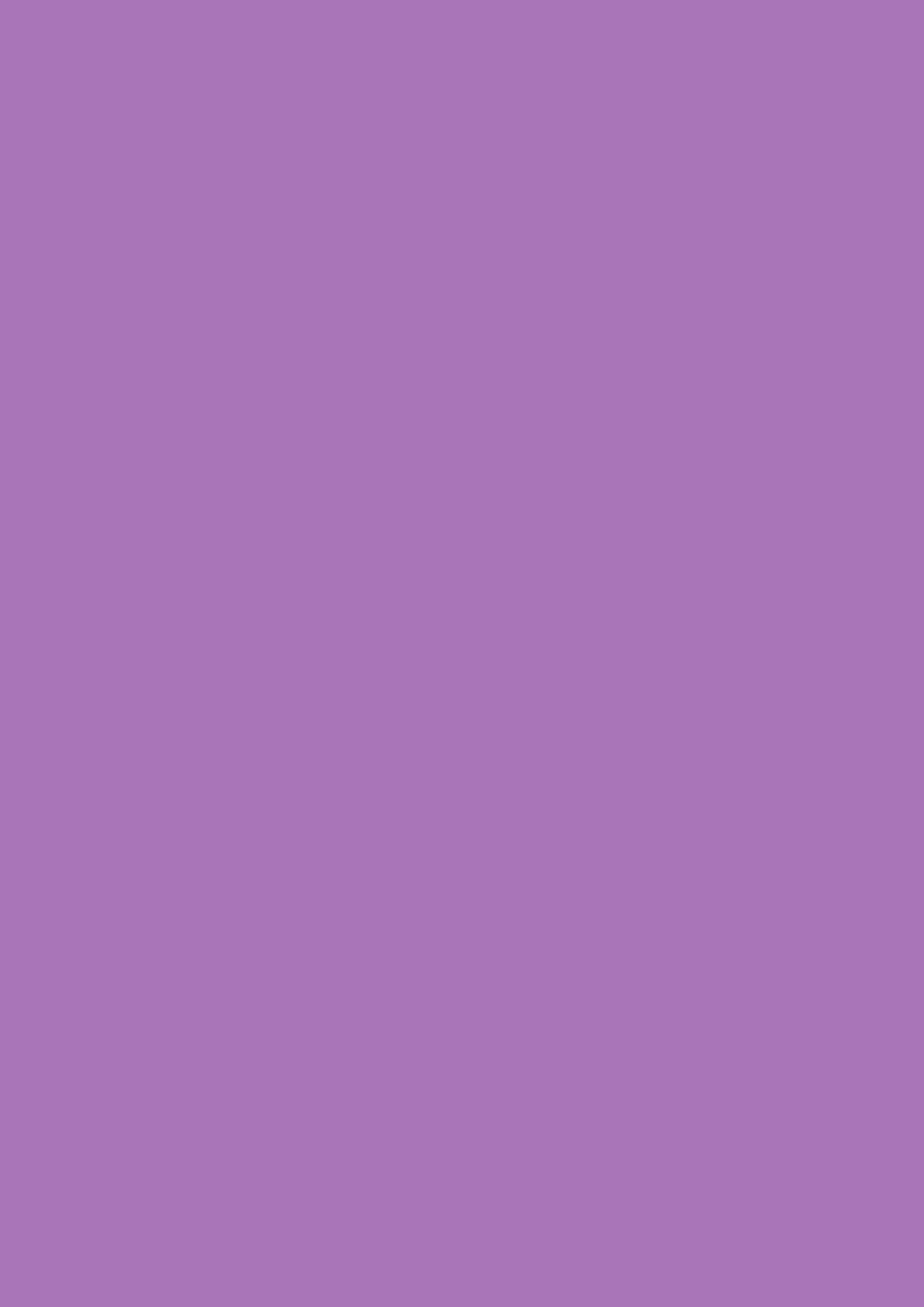# **Contents**

| $\mathcal{P}$ | Introduction                        |
|---------------|-------------------------------------|
| 6             | Women's Representation<br>and Wales |
| 12            | Women in the Scottish<br>Parliament |
|               |                                     |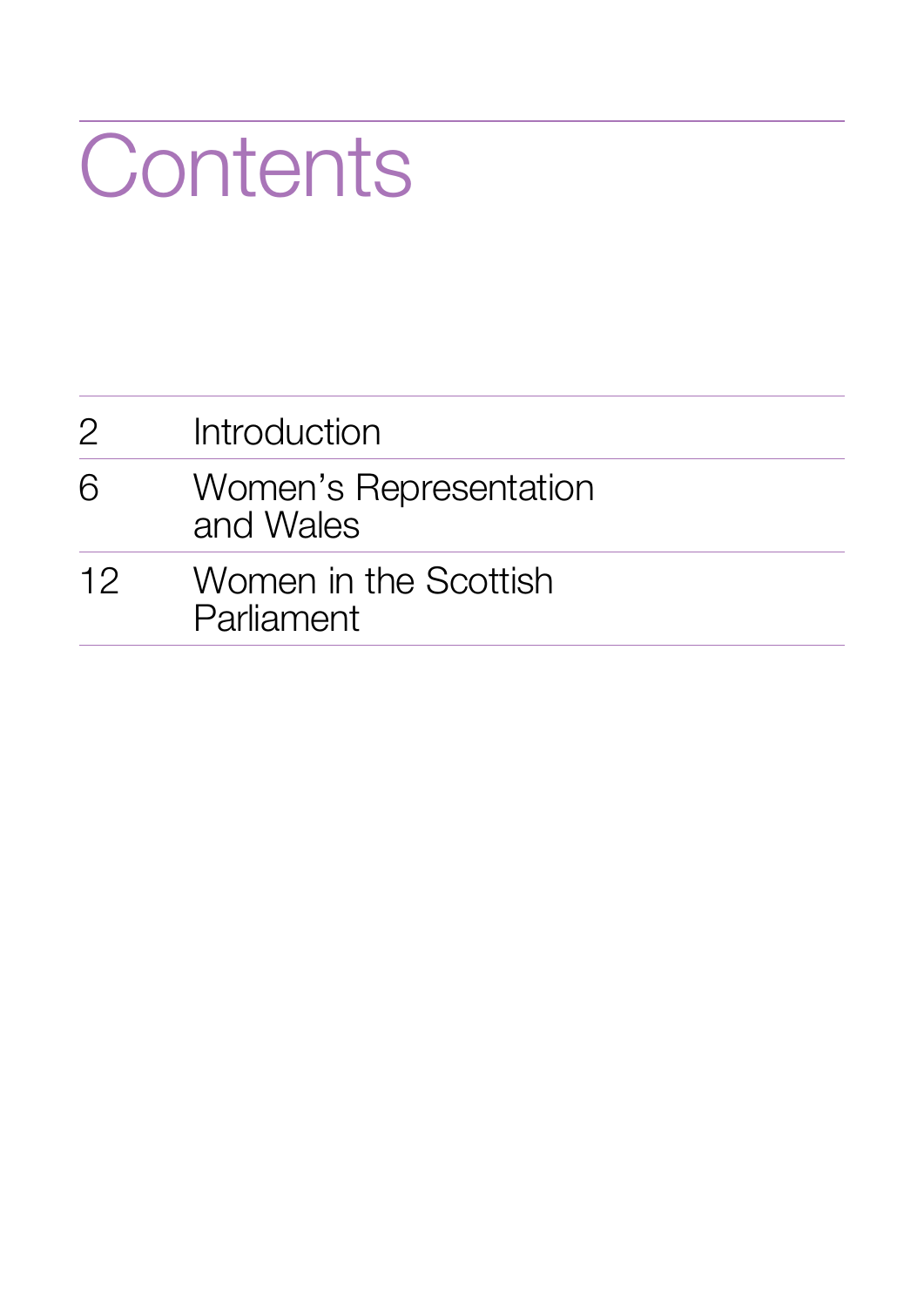Once upon a time, British democracy assumed that there was a clear difference between being able to vote and being eligible to be elected. Whole groups and classes of people were excluded from the franchise, but not from Parliament, and many would have agreed with Colonel Reginald Applin, MP for Enfield, who observed in 1928, 'It (the vote) is not a right for any individual. The individual who is not capable or fit ought not to have the vote. I have been deprived of a vote all my life because I am a soldier. I have never complained. …. I have never in my life voted for a Member of Parliament.'1

This situation, which existed until 1929, seems almost inconceivable to the modern democratic mind, which accepts universal suffrage as the default position and would not consent to be governed by those who could not vote.<sup>2</sup> Yet the fears of people like Colonel Applin – that once large numbers of women and working class men had the vote they would replace people like him – have only partially turned out to be true. Neither in gender nor class (nor, indeed, ethnicity) do our democratic institutions reflect those who elect them.

1. Hansard, 29 March 1928 during the debate on the Representation of the People (Equal Representation) Bill, quoted in A Great Act of Justice: The Flapper Election and After, CFWD 2009.

2. Except, of course, for a few dozen hereditary peers in the current House of Lords.

3. Figures from the International Parliamentary Union website, accessed 21 June 2011 http:// www.ipu.org/wmn-e/ classif.htm

pertinent. Women constitute 51% of the world's population, yet they are in a minority in every legislature except Rwanda and Andorra. Politics seems everywhere to have remained an overwhelmingly male occupation, with women required either to adapt to it or stay out (something about heat and kitchens is often quoted).

In the case of women, this is particularly

This report is about women in the 2011 Scottish and Welsh elections, and like almost every work of this nature it includes justifications of why it is important to have women in politics, and what can be done to encourage them to stand and to be elected. However, we need to begin, perhaps, with an understanding of where we are now.

## Putting it into **Perspective**

Let us look at both Britain as a whole, and Scotland and Wales in their own right.

The UK likes to think of itself as being at the forefront of democracy, and in some ways it is, but it also lags behind many comparable countries when it comes to electing women. Of the major western European nations only Italy, France and Ireland have a lower percentage of women in their national parliaments than the UK. Sweden, Iceland, Finland, Norway, Belgium, the Netherlands, Spain and Germany are all in the top twenty worldwide, with Andorra on 54%, – second only to Rwanda in the international league table<sup>3</sup>. If the Welsh Assembly (40% female) and Scottish Parliament (35% female) were to be included, they would rank eighth and eighteenth respectively. At 22%, the Westminster parliament currently languishes in 55th place. In this context, Cardiff and Holyrood don't seem to be doing too badly.

Whatever the problems of recent years, both the Welsh Assembly and the Scottish Parliament have levels of women members to which Westminster and Stormont can only aspire in the distant future. In Wales the Liberal Democrats are led by a woman (Kirsty Williams, who held her seat in the general rout of her party in 2011), and in Scotland both Labour and the Conservatives have had recent women leaders (Wendy Alexander and Annabel Goldie respectively). At the time of writing, two of the eight Cabinet Secretaries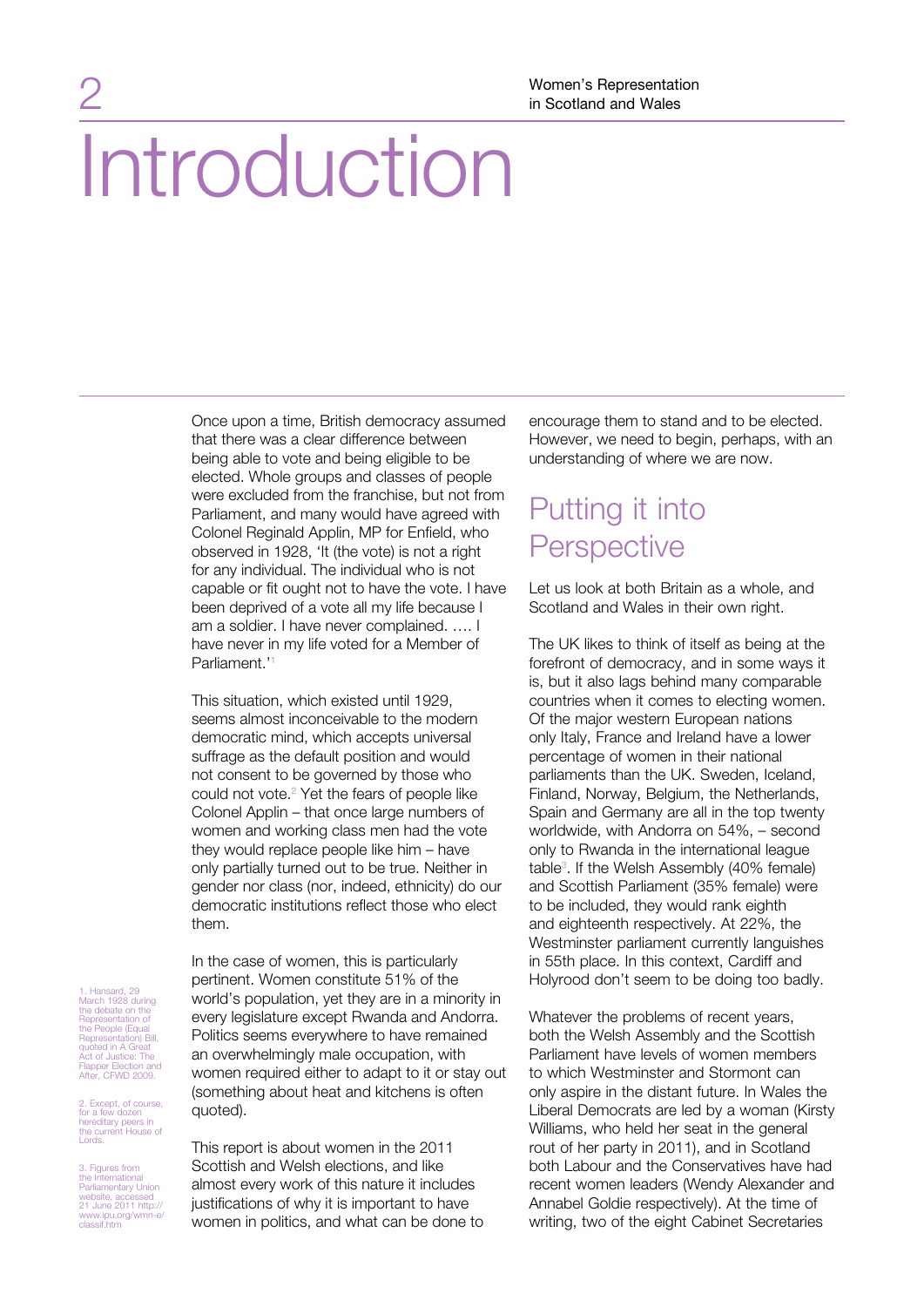appointed by the Scottish First Minister are women, as are three of the seven appointed by the Welsh First Minister. The picture may not be one of parity, but it compares well with the UK as a whole, and, given that there was actually a small increase in women in Scotland and only a relatively small decrease in Wales, some may feel we are nitpicky in our concern.

We would disagree. In part, it's a matter of expectation. In 2003 Wales achieved the enviable distinction of becoming the first national elected assembly in which half of the members were women, and in the same elections 40% of successful candidates for the Scottish Parliament were women. In both cases, the percentage of women members was more than double that of the Westminster Parliament, which then stood at 18%. There was a feeling that, in both countries, some kind of Rubicon had been crossed, and that they now had something to tell England (and Northern Ireland) about how to make democracy more representative.

It came as a bit of a disappointment, therefore, to find that in both countries there was subsequently a distinct falling away from the 2003 high. Yet we should not be surprised – the achievements of both were always dependent on factors other than the collective political will, and in some cases assumptions were made that have since turned out to be frail, to say the least.

#### Seizing the Day

When the devolved institutions were set up in 1999, they had a unique opportunity to start from scratch and to think in advance about what kind of legislature they wanted. As a result, both made formal commitments to gender equality that had never been

possible for their evolved progenitor on the Thames. In Scotland this followed a sustained campaign by women's groups, and although it ultimately proved legally impossible to do, there was even an attempt to enshrine 50:50 representation in law. In Wales, women were less organised, but still managed to secure real concessions. Inside and outside both countries, therefore, it has been reasonable to assume that gender equality would remain a priority, and the success achieved in Wales in 2003, in particular, fed this assumption.

Yet 1999 also represents missed opportunities. The failure to resolve the legal problems and include a legislated commitment for both bodies meant that delivering the election of women was effectively left to market forces. Across the UK, responsibility for achieving genuinely representative democracy has been sloughed off onto the shoulders of political parties. These are all voluntary organisations with varying levels of commitment to gender equality, and they have to function at the mercy of varying electoral fortunes. In Scotland and Wales the use of proportional representation (PR) for those elections has enabled the parties to be more proactive than they feel able to be elsewhere under First Past the Post (FPTP), but electoral systems are not in themselves sufficient to ensure diversity.

The results of this approach have been patchy. In both countries, as at Westminster, high levels of women members are both created and sustained by the actions of one or two parties rather than the body politic as a whole. In Wales both Labour and Plaid Cymru use some form of positive action, and although both rowed back a little for the most recent set of elections, between them they still contribute the bulk – 19 out of 24 – of the women elected, with 50% of members of the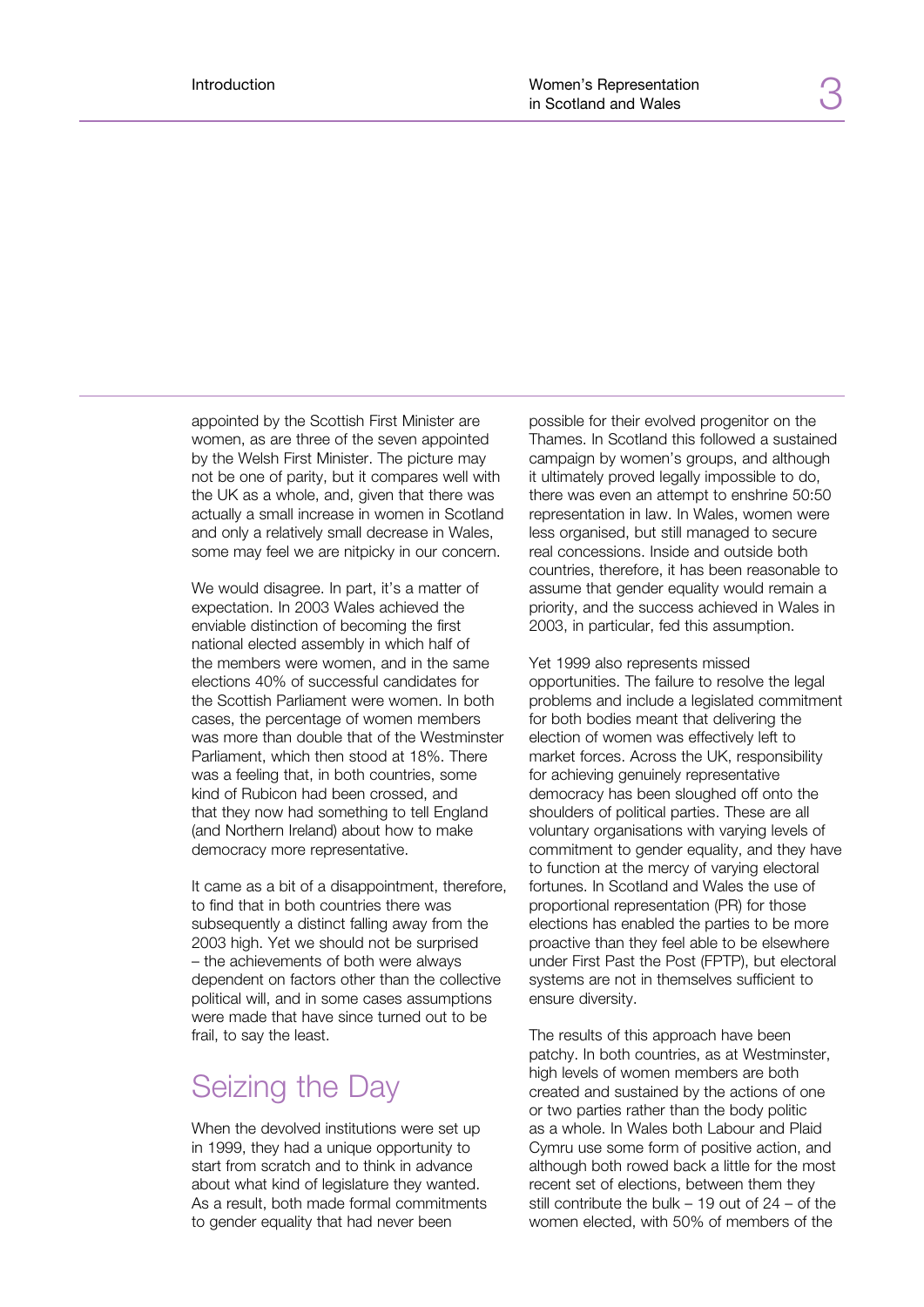Labour group in the Assembly being women.

In Scotland, the position is more stark. Fortynine per cent of the Labour group of MSPs is female, but only 28% of the SNP's majority group, and although women constitute 40% of Conservative MSPs, their actual numbers are very small, there being only six of them.

Detailed analyses of the 2011 results are contained in separate sections of this report, but even on the most superficial assessment of the results it is evident that any change in policy on the part of a small number of political parties will result in a collapse in the number of women legislators in one or both devolved bodies. Thus, although the high levels of women in both Wales and Scotland are certainly an achievement, they are an achievement for individual organisations, not for politics as a whole.

This situation leads in turn to pressures on sustainability, which has contributed to the recent decline.

## **Sustainability**

Achieving gender balance is difficult, but sustaining it is a real challenge.

Proportional representation, combined with positive action inside one or more of the main political parties, has produced results. But this has a limited remit  $-$  it can only get women through the door. It can't keep them there if they choose to leave, and nor can it encourage more women to participate or change the nature of political activity itself.

4. Joyce McMillan and Ruth Fox, Has Devolution Delivered for Women?, Hansard Society, 2010. See Sarah Childs

Joni Lovenduski and Rosie Campbell, Changing Numbers, Changing Politics? Hansard Society, 2005, and McMillan and Fox, Hansard Society 2010.

The expectations raised in the run-up to devolution did not just relate to numbers. There was a real anticipation – particularly in Scotland – that women would be able to change the political culture, to 'feminise' what had hitherto been a very male activity. It was generally (if perhaps mistakenly) believed that gaining a critical mass of thirty per cent women in any legislature would enable cultural change to take place. Moreover, both bodies made conscious attempts to organise themselves along different lines to those at Westminster and to put equalities issues much closer to the hearts of their governments.

This certainly made for wider discussion of some of the issues seen as being of special interest to women, but whether it caused an irreversible cultural change is a matter for debate. In Scotland there is a strong view that in recent years a 'Westminsterisation' of Edinburgh politics has meant that 'the old adversarial and party-bound style of politics (has) reasserted itself with a vengeance … not least through the traditional "yah-boo" politics of First Minister's Questions, and through fierce party whipping'4 . In Wales, a strong attempt to frame the Assembly on a 'consensual' model collapsed when faced with the pressure of day-to-day politics. And although in both countries there does seem to be some evidence for the case that issues have been discussed and dealt with that might not have been, had women not been present in numbers<sup>5</sup>, neither seems to have achieved the great cultural shift that was anticipated.

As a consequence, it appears that the same long list of issues that put women off Westminster politics is now at play in both Edinburgh and Cardiff. These were detailed comprehensively in the Speaker's Conference report published in 2010 and the fact that the number of women councillors is more or less static in both countries (22% in Scotland and 25% in Wales) suggests that the problem extends throughout political life. Clearly the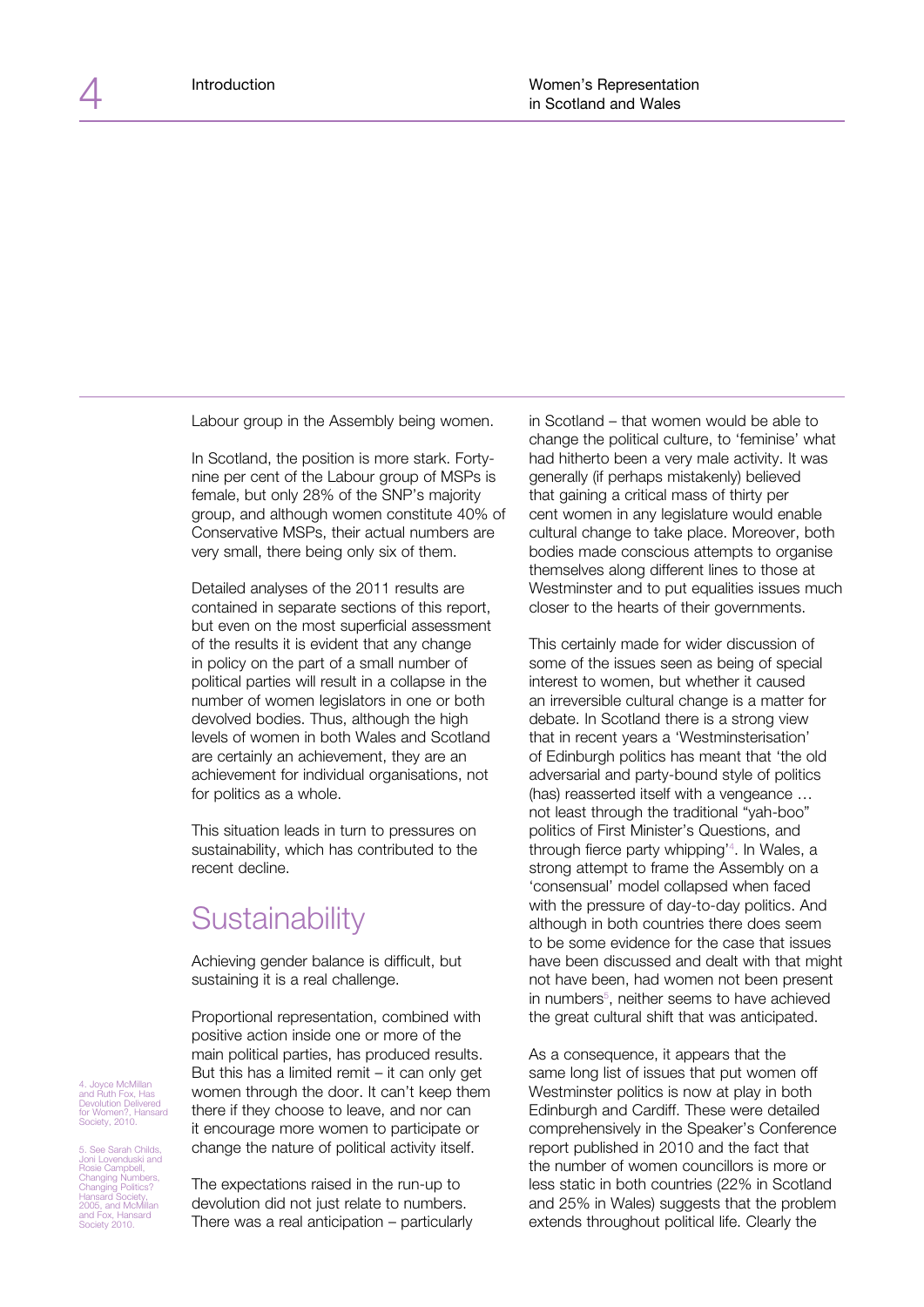political parties, who act as the gatekeepers to political candidacy, have a major role to play in removing barriers, but they can only be effective up to a point. The whole political community, as well as the wider electorate, has to be in agreement that institutions lack democratic credibility if half the population is so seriously under-represented, and to date that has never been achieved.

#### What Next?

If the twentieth century saw the (eventual) triumph in the UK of representative politics, the twenty-first will see the development of the participative model, and the tension between the two will form part of the narrative of our future democratic history. This is not to say that representative institutions will become obsolete, but they will need to change and adapt. For some people, individual judgement already trumps the collective will, and elected politicians are in danger of being seen as irrelevant in a world in which issues can be widely debated before parliaments and assemblies have even realised that there is a problem. How will we ensure diversity in this new world of localism and community decision-making, and how will new ways of doing things involve women when the old ones have failed so often?

In the trend towards smaller, more local decision-making, the institutions of Scotland and Wales are trailblazers. What happens in them is therefore of interest in more ways than just numbers – they are capable of setting both tone and target for others to follow. If Holyrood is becoming more like Westminster, if women in Wales are finding it more, not less, difficult to participate, then we need to be aware of that and to consider how, in future, we can stop new institutions defaulting back

to a monocultural and exclusive norm.

Yet we should also recognise what has been achieved. For all the concerns and reservations expressed here and elsewhere, Scotland and Wales have managed to take the first steps towards breaking away from the traditional mould. Certainly, more needs to be done, and moreover, any diminution or dilution of progress must be viewed with alarm. Cultural change almost always requires leadership from the top, and in both countries this has wavered in recent years. Other pressures may divert attention from the need to keep moving, political parties may not always consider democratic credibility an absolute priority, and women themselves may – and often do – find other battles more important at different points.

So while on the one hand we should continue to celebrate progress made, we should also view the results analysed in this report as a clarion call not to let the successes of the last decade slip away. The recommendations it makes reflect that view. It's now up to both the body politic and the electorate to decide whether or not to take action to turn representative democracy from aspiration into achievement.  $\blacksquare$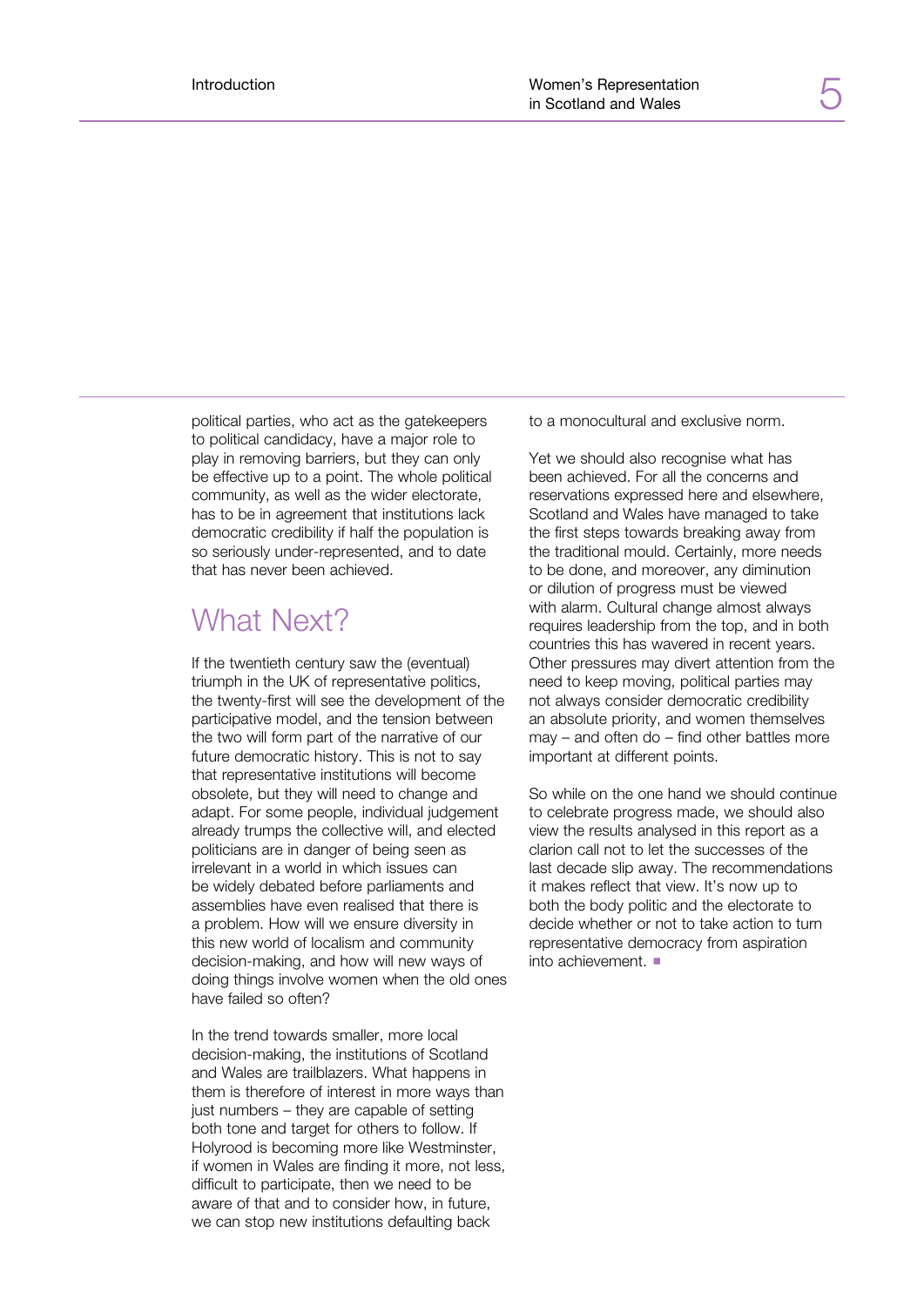## Women's Representation and Wales

1. This proportion ended up as 42% due to the disqualification of one AM on the basis of conflict of interest. Another AM was exempted from disqualification after a vote on July 6th 2011. In strict legal terms, the Assembly had 58 AMs elected until Eluned Parrot took the place of John Dixon, and Aled Roberts took his seat. This<br>chapter, in looking<br>at the policies of the<br>parties, takes the<br>view that the specific<br>action (or lack thereof)<br>intended by the party<br>in placing candidates<br>in what it took to<br>be winnable seats<br>is more imp dynamics of gender representation than a particularly odd circumstance which adds a distortion to the policies<br>
and the policies<br>
toward it. As such,<br>
we use the number<br>
of female AMs based<br>
on those who were<br>
elected by the parties<br>
by being candidates<br>
by being candidates<br>
in winnable seats on<br>
May 5th 2011.

2. R Rawlings, 'The New Model Wales', Journal of Law and Society, 25, 4 (1998), p 466.

3. V Bogdanor, Devolution in the United Kingdom (Oxford: 1999).

4. Two AMs could not take their seats due to irregularities in their membership of civil society boards and conflicts of interest under Electoral Commission rules.

5. Following the disqualification of John Dixon, the ratio was 8 of 23, or 35%.

6. The number of new members was 14 in 2003 (nine of whom were women: a 63% return); 13 in 2007 (five women: a 38% return). The return of 2007 coupled with 2011 show a worrying return of

The representation of women in the National Assembly for Wales has been one of devolution's true successes. It was a stated goal of Welsh devolution to include more people in the decision-making process. In the first Welsh Assembly in 1999,<sup>1</sup> women constituted 40 per cent of the Members, rising to a record 50 per cent in 2003 (which rose to 52 per cent after the election of Trish Law in 2006). This made the Assembly a world leader in women's political representation. The 2011 election marked a reduction in the proportion of female AMs and a return to the same proportion of 40 per cent as in the first Assembly in 1999. Although this remains a high figure in comparison to the UK's other legislatures, it also raises questions over continued sustainability.

### Background and **Context**

Prior to devolution in 1997, the Welsh Office was a narrow form of administrative devolution, which tended to pursue 'the humdrum business of implementing policies decided elsewhere'.<sup>2</sup> It seldom challenged important policy presumptions or worked out a major policy from a specifically Welsh pattern of need<sup>'3</sup>. Exclusion shaped the discourse of pro-devolutionists, both in terms of appealing to recognition of Welsh nationhood and also excluded groups within Wales. As such, 'inclusiveness' became a term that was associated with equal opportunities, pluralism and crossparty working. Crucially, it signalled a clear break from the exclusive and discriminatory politics of the Westminster model and the Assembly's institutional design was created in opposition to this.

The National Assembly Advisory Group (NAAG) was set up December 1997 to achieve consensus on and produce recommendations for the establishment of the Assembly. Its membership reflected the 'inclusive' ideal, and included five women, and women's organisations in particular lobbied the NAAG on its recommendations. These included family-friendly working practices; terms to coincide with school term-times and gender-neutral titles to be used in Assembly proceedings. The subsequent Government of Wales Act was unique in the UK in placing a statutory obligation on the Assembly to pursue equality of opportunity both within and without. Thus, women's organisations, by fitting their demands within a wider discourse of 'inclusiveness' were able to have significant input into the design of the Assembly's procedures and standing orders, and so build equality 'into the bricks' of the Assembly itself.

## The Assembly Election 2011

The headline figure for women is that the proportion of women fell to 40 per cent. An optimistic view would read that in the face of a retreat in formal positive action by Labour and Plaid Cymru, the ratio has remained relatively high and marks a return to the still relatively high starting point of the 1999 election. The fear of a retreat to the 30 per cent mark has, at least, not been realised.

However, an analysis of underlying trends would caution against this view. The relatively high return of women is linked to the resurgence of the Labour vote in 2011 following its nadir in the 2010 UK General Election. Many of Labour's most vulnerable seats were held by women and in November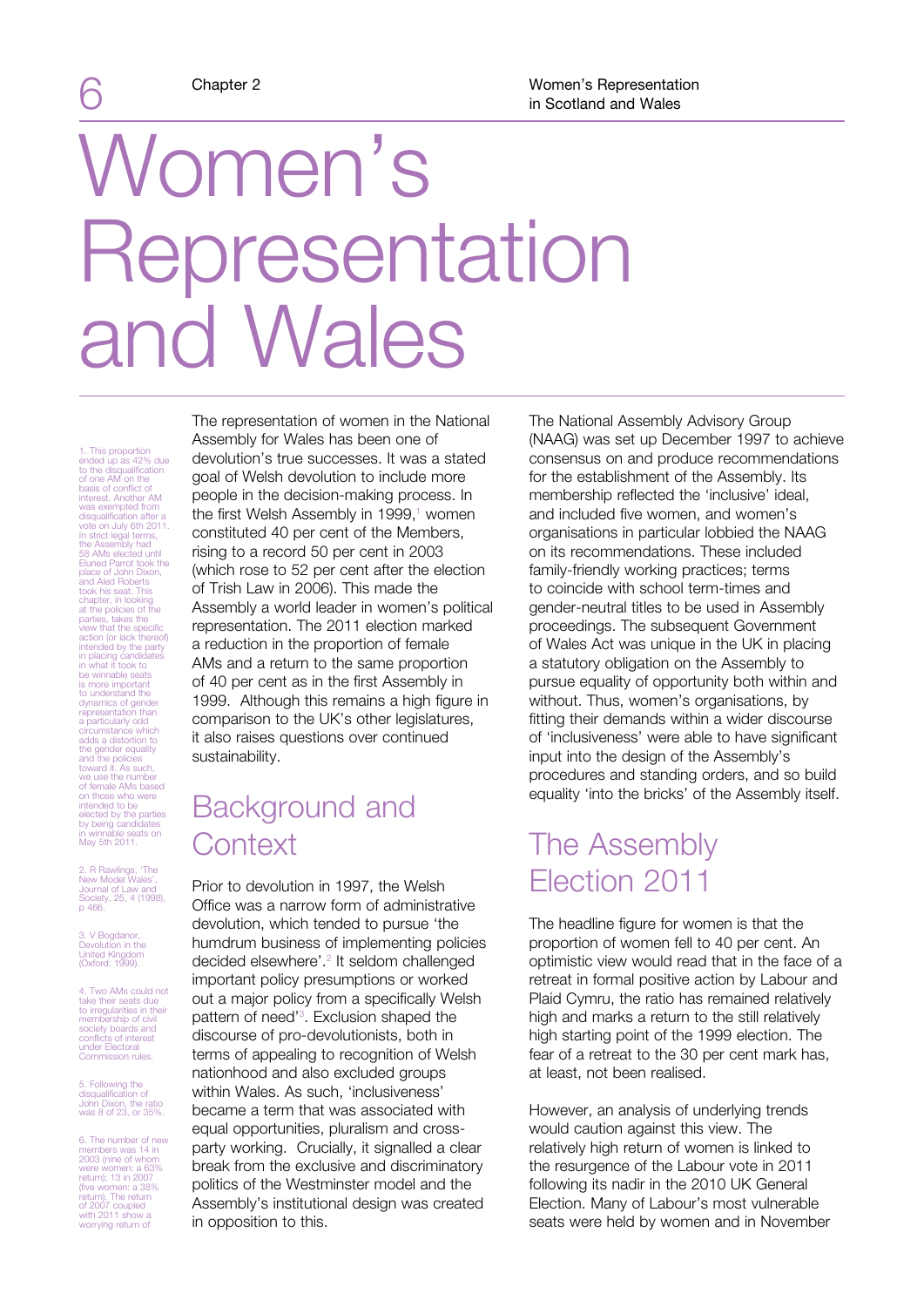







2009, a large swing toward Labour looked unlikely. In the event, all of these seats were safe, given the nine-point national swing to Labour.

Moreover, we would also caution that 'incumbency overhang' accounts for a large proportion of the 40 per cent figure. Of the 37 incumbent AMs following May 2011, 17 are women – a return of 46 per cent. Of the 23 Assembly candidates originally elected in 1999<sup>4</sup>, only



Figure 2 – Women AMs Elected in 2011 by Party

seven were women. This is a return of 30 per cent women as a proportion of new members, which illustrates a worrying trend.<sup>5</sup> The number of new members is by far the highest in the Assembly's history, so this low return of women may be significant for the future.<sup>6</sup> As more members retire in future, the ratio of women in the Assembly is likely to go down.

As illustrated in Fig. 3, Labour is substantially higher than the other parties in female candidates nominated, on both the constituency and list seats. The lowest percentage of women is in the constituency seats, in particular for the Conservatives and Plaid Cymru. It should be noted that, due to Labour's dominance of the constituency seats, both these parties have a limited amount of constituency seats to fight for in a small institution such as the Assembly. It should also be noted that women were contesting some of the main target seats (Llanelli and Carmarthen West and South Pembrokeshire for Plaid Cymru, the Vale of Glamorgan for the Conservatives, as well as Aberconwy). This is an indication that the parties have no systematic objection in placing women in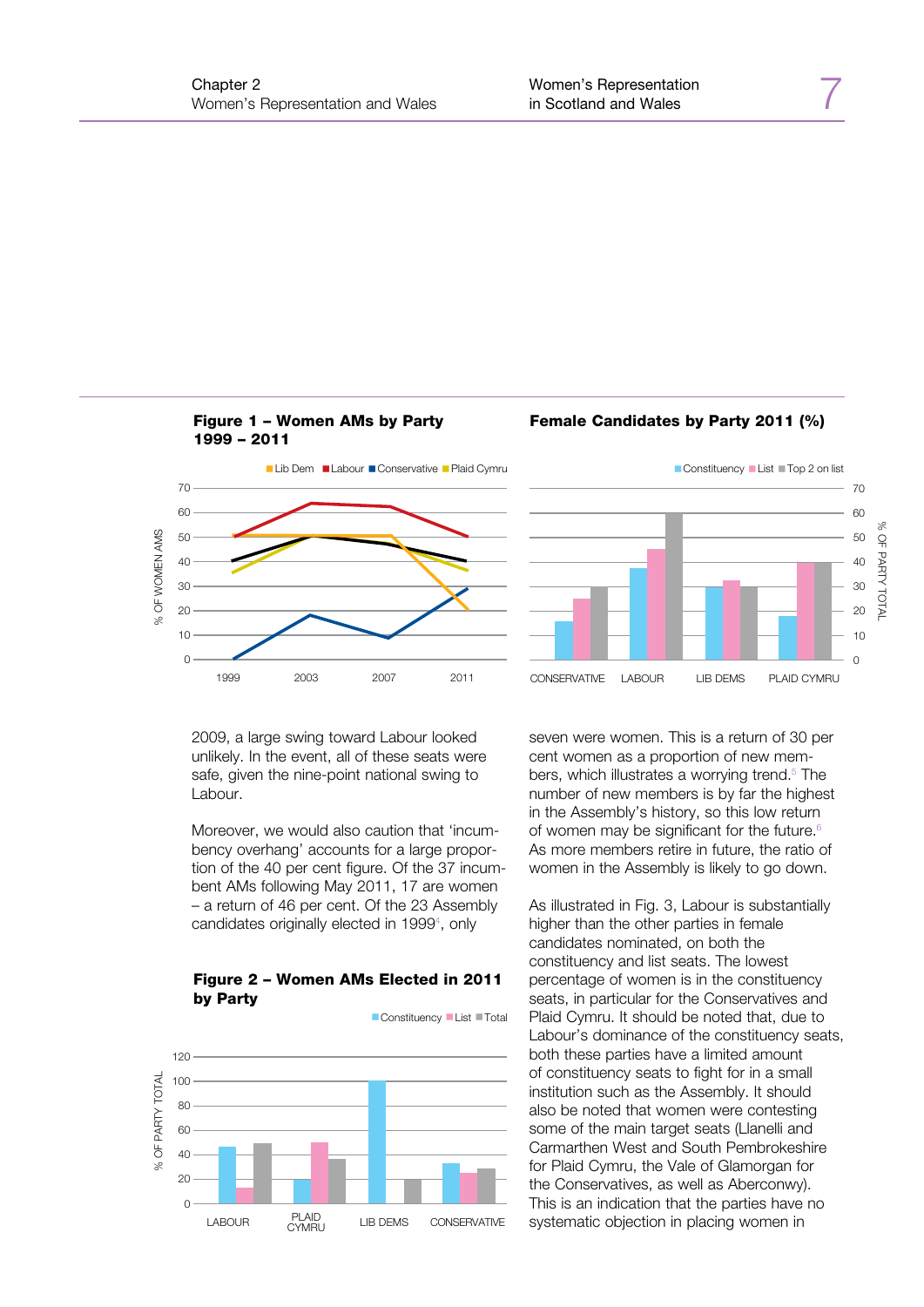winnable seats as such, although more needs to be done.<sup>7</sup>

The problem lies also in the lack of women willing or available to stand. This is an issue that goes beyond the scope of this chapter and goes deeper than the electoral system or devolution, as such, but is a problem with political culture in general. While it seems that there are more women open to stand in the Assembly than Westminster, it is clear that the ideal of inclusivity, which was its goal, has not made enough headway in bringing more women into politics.

## Women and the **Cabinet**

The Welsh Assembly has had a Labour or Labour-led government throughout its history.

There have been two Labour minority governments: the first under the First Secretary Alun Michael from May 1999 until his resignation in May 2000; the second following Peter Law's exit from the party in 2005 until May 2007.

Labour has governed through coalition during two periods. They joined with the Liberal Democrats in October 2000 until May 2003. Following a protracted period of negotiation, Labour joined Plaid Cymru in coalition from July 2007-May 2011.

Given the Labour party's dominance, and their impressive track record on gender balance through positive action in the Assembly as a whole, it is unsurprising that the gender balance in the Cabinet has also been impressive. As Tony Blair stated, 'Nearly half of the Assembly and a majority of the Cabinet are women – a level that puts virtually every other





parliament in the world to shame.<sup>'8</sup>

The other parties have also placed women in important positions in coalition. Jenny Randerson was Minister of Culture in the Lib-Lab Coalition, one of two Liberal Democrats with a cabinet minister portfolio. Similarly, Plaid put Elin Jones in charge of Rural Affairs portfolio, and Jocelyn Davies as Deputy Minister for Housing.

Unsurprisingly, give that Rhodri Morgan was First Minister for almost a decade, there has been continuity in Labour Cabinet Ministers, and this applies also to women. Two of the three women in Carwyn Jones' 2011 cabinet, Edwina Hart and Jane Hutt, have been ministers since Alun Michael's first cabinet in 1999. Lesley Griffiths, the Minister for Health and Social Services in Carwyn Jones' 2011 cabinet, is the first woman in any party to serve as a cabinet minister who was not elected in 1999. Three men elected from 2003 onwards have been cabinet ministers. The ratio of women in the government has reduced to a third of cabinet and junior ministers following May 2011.

There is an anomaly in the data. Given its modified use of 'zipping' on the list, Plaid's figures should be 50% in the top two places. Plaid Cymru nominated a woman second on<br>gender policies, in the<br>Mid and West region<br>in September 2010.<br>However, this person<br>stood down. Plaid<br>placed a man, next on<br>placed a man, next on<br>the list, in her place. In contrast, when Labour's Mari Rees passed away when second on the list, her position was taken by the female candidate who was fourth on the list, Rebecca Evans, who is now an AM. We would urge Plaid Cymru to address this in future, in adhering to its own gender policy and in treating it with due seriousness.

8. Assembly Record of Proceedings, 30 October 2001.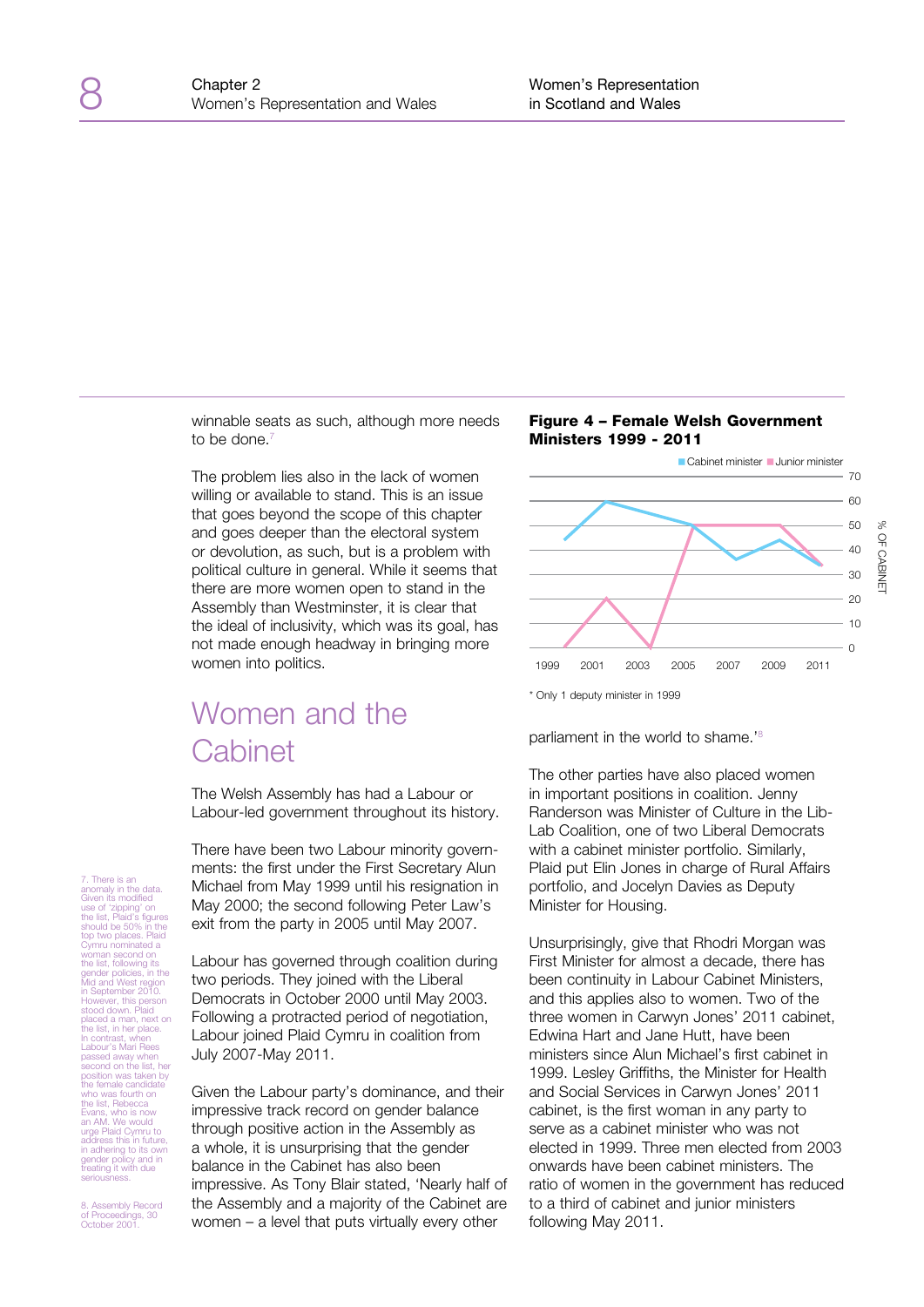## Women's Representation, Candidacy and the Parties

#### Labour

Labour has been in the vanguard of gaining gender parity in the Assembly. All the seats won by the party outside of the Mid and West Wales regions have been constituency seats contested through the First Past the Post (FPTP) system. FPTP is generally thought of to be one of the less conducive systems for electing women. Labour's record in Wales is therefore an illustration to all parties of what can be achieved through political will and positive action. Thanks to allwomen shortlists, women consisted of 53.5 per cent of the Labour group in 1999. This figure rose to 63 per cent and 61 per cent in 2003 and 2007 respectively. As the largest party by some distance, this has been the most important factor in achieving gender parity.

In the General Election of May 2010, Labour's share of the vote was 36 per cent – it's lowest since 1918. In the 2007 Assembly election, Labour's vote shrank to 32 per cent. Fears of a substantial loss of Labour women due to party performance were not unfounded in the run up to the 2011 Assembly election. Four key targets for Conservative male candidates were held by Labour women AMs: Vale of Clwyd (majority 92); Delyn (majority 510); Clwyd South (majority 1,119) and Wrexham (majority 1,250). In this event, Labour enjoyed a very satisfactory result, and swings to Labour secured all of these seats.

#### Plaid Cymru

Plaid Cymru is the only other party, apart from Labour, that has used positive action to improve women's representation. In November 1997, a commitment was given to zipping and placing women first on the regional lists. As the majority of Plaid Cymru's seats have been won on the basis of party lists, this has resulted in a fairly good proportion of women AMs. They performed better than expected in the constituencies in 1999 – which resulted in fewer women than might have been the case. The benefits of zipping were reasserted in 2003, with the party achieving perfect parity, albeit on a disappointing overall performance.

In 2007, Plaid regained lost ground, although controversy was caused by the fact that the popular ex-party leader, Dafydd Wigley, was second on the North Wales list due to the policy. As such, Plaid has now abandoned its commitment to placing women on the top of party lists.

The 2011 election brought Plaid's worst ever result in terms of seats and a close second to 1999 in terms of gender balance. Plaid won only 11 seats, four of whom were women. The zipping policy was responsible for guaranteeing the election of two women on the list. It should be noted that one of Plaid's target seats, Carmarthen West and South Pembrokeshire, was contested by a woman, and the surprising loss of Llanelli also affected the gender balance. Now that Plaid has retreated on positive action, it makes reinstalling these policies difficult as this means working against incumbency. A reversion to the previous policy would also be, effectively, an attack on the male incumbents now in place.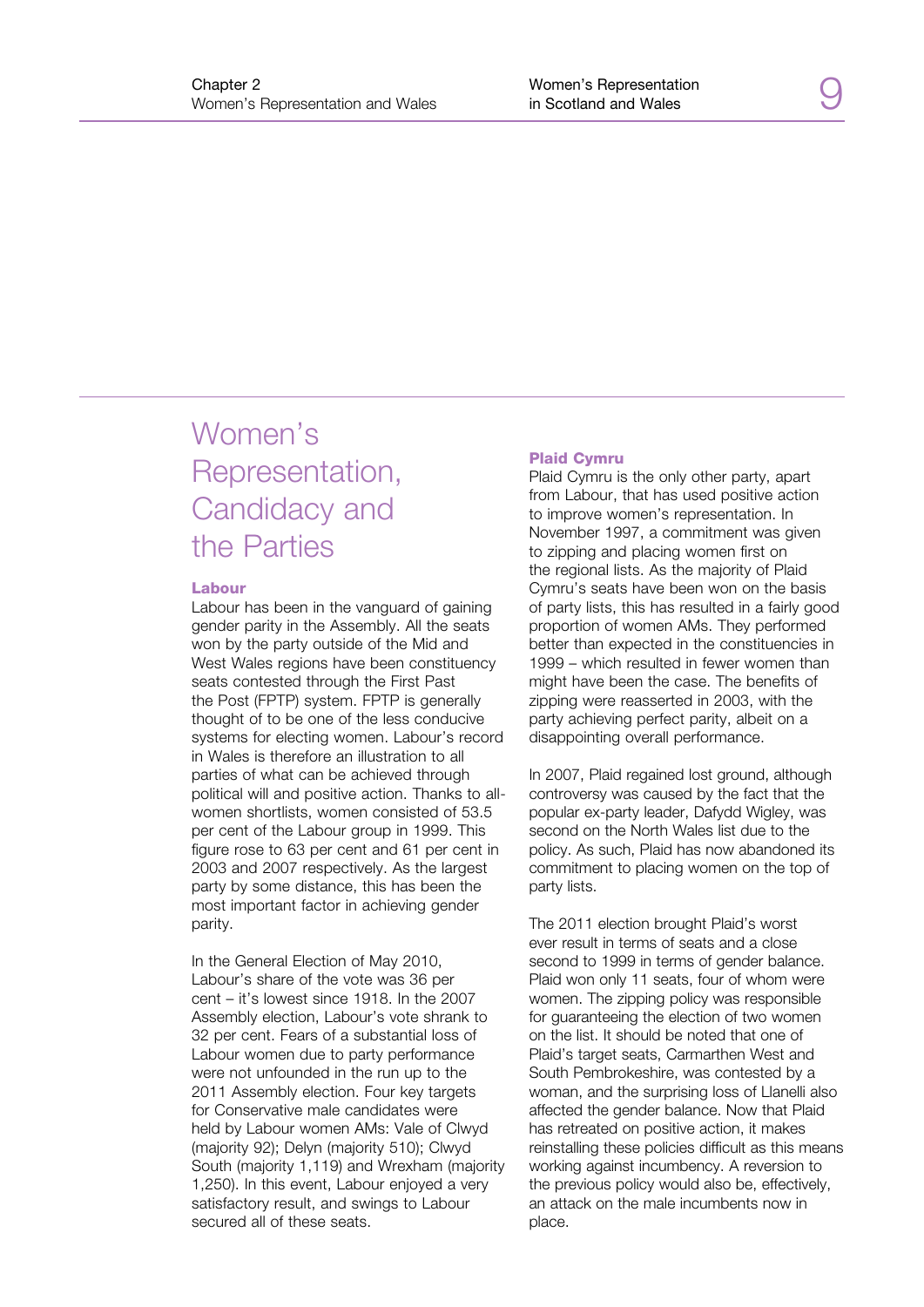#### Liberal Democrats

Until May 2011, the Liberal Democrats had consistently won six AMs, and is the only party to have a female leader. Throughout, the Lib Dems have achieved gender parity, with the exception that in 2010 Veronica German took over from Mike German when he took his seat in the House of Lords, tipping the balance in favour of women members. However, equal representation was a result of accident rather than design, and in 2011 the Lib Dems only managed to elect one woman (their leader Kirsty Williams) out of a total of five AMs.

Candidate selection was partly responsible for this. A female AM was controversially demoted to second place on the North Wales list in favour of a man. In Cardiff Central, Jenny Randerson took her seat in the House of Lords to be replaced by Nigel Howells. His loss meant that a list seat was won by another man, John Dixon. The Lib Dems' other incumbent seat was lost to a male Conservative candidate.

For such a small party in the Assembly, the allocation of scarce seats is bound to be controversial in terms of positive action, and the party have been fortunate in having experienced women in the right positions in the past. Having lost or sidelined incumbent women AMs, there are obstacles in the way of women being selected. The candidates in other target seats of Newport East, Swansea West, Pontypridd and Wrexham were all male, with only Ceredigion as a possible target being contested by a woman.

However, two of the male list candidates, Aled Roberts and John Dixon, were originally unable to take their seats due to having broken the rules for standing. Of the two, Aled Roberts was exempted from disqualification by a motion on July 6th 2011. John Dixon

remained disqualified, and his seat was taken by the next person on the list, a new female AM, Eluned Parrott. If, previously, parity had been achieved more by luck than design – in this case the increase in the proportion of women was through a minor miracle of chance and circumstance, from the loss of a safe seat, followed by the disqualification of the only winnable seat in that circumstance in the South Wales Central region.

#### Welsh Conservatives

Following the 2011 election, the Welsh Conservatives remain the only party to have gained more seats with each subsequent election. Indeed, their success in 2011 also led to the loss of their leader, Nick Bourne, due to the party's gaining constituency seats at his list seat's expense. This again raises questions regarding the ban of dual candidacy in a different context.

The Conservatives return of women in 2011 was four out of fourteen (28.6 per cent). The party leadership has felt pressure to be seen within the mainstream on women's representation due to the success of other parties in this field – a process academics refer to as the 'contagion effect'. In the Assembly, the failure of 'soft' measures such as training and mentoring, and the resistance of constituency parties to central control, can be seen in the results of the previous election in 2007, where a single woman was returned. Following this result, the enterprising leader, Nick Bourne, introduced rules that would help women get on the list. In order to avoid attacking incumbents, Bourne set the rule that women or ethnic minority candidates should have priority on the list seats where there was not an incumbent standing, therefore going further than the UK branch of party.

The policy opened up positions for women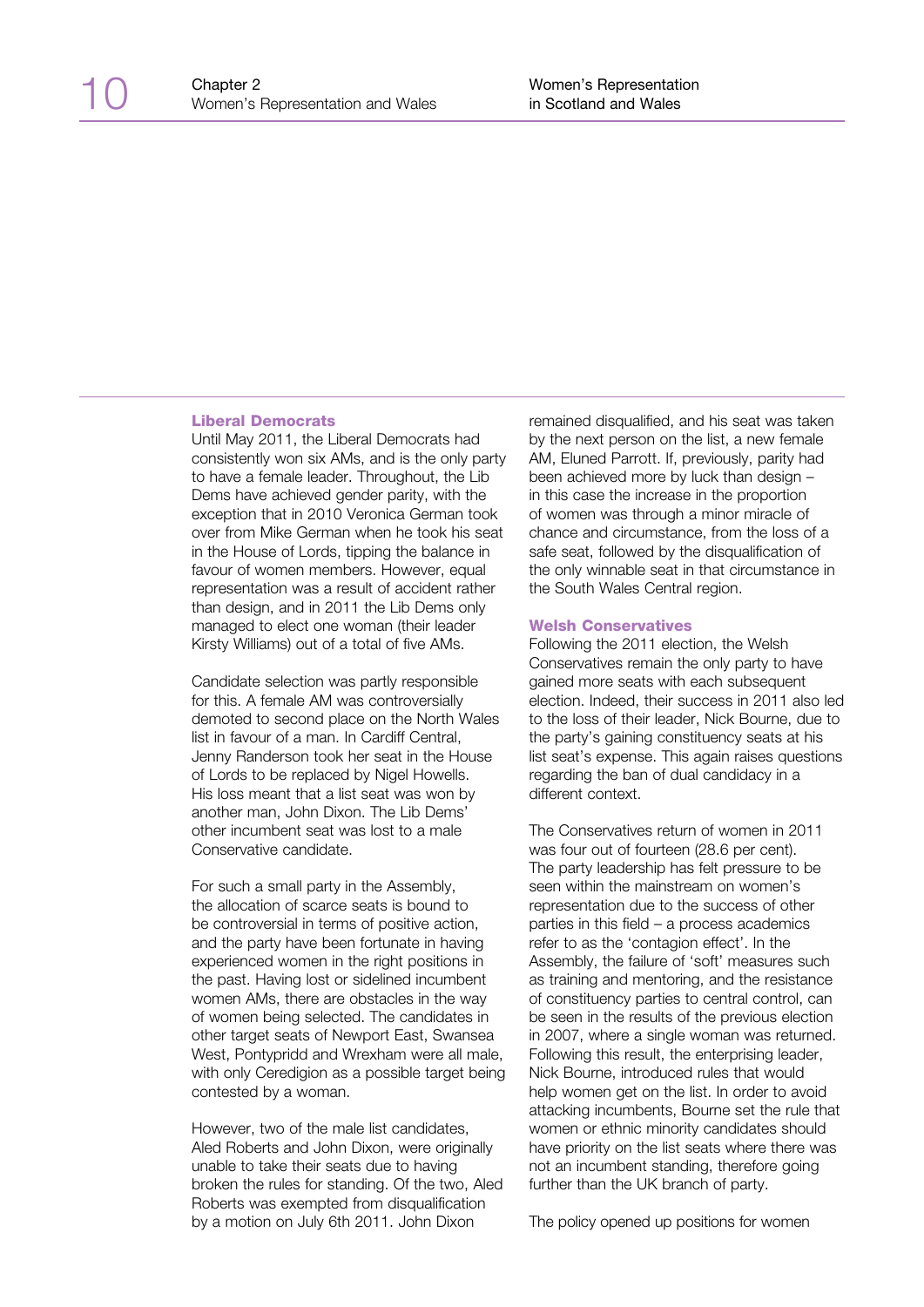on the list in winnable seats. As a result, the Conservatives returned two women on the regional lists and two in constituency seats. A woman was also the Conservative candidate in its main target constituency seat, the Vale of Glamorgan (which Labour's Jane Hutt retained). Whether or not this policy will remain in place depends on future leadership of the party.

## **Summary**

The Welsh General Election of 2011 yielded mixed results for women's representation in Wales. The reduction in the number of women was not as bad as had been feared. The Conservative Party, for the first time, made gains in the numbers of women. However, the retreat in positive action by the two previous larger parties brought the number of women down. In the case of Labour, they retained parity, although the women are now in their most vulnerable seats. For Plaid Cymru, a poor electoral performance coupled with their retreat on positive action makes regaining traction on the issue more difficult. The Liberal Democrats still have the cache of the only female leader, and raised their number of women through chance.

The underlying figures caution against complacency. The relatively low proportion of new women Assembly Members, in the largest intake of new members yet in the Assembly, indicates that the long-term trend may be a retreat. Such 'descriptive' representation not only has symbolic value, important though that is too. Assembly Members are key gatekeepers to policy decisions and in setting the policy agenda. The gender of representatives plays an important role in influencing what policy areas are discussed, both within the institutions and with organisations and civil society on the outside.

Women AMs have been active in raising issues over childcare, domestic violence, equal pay and equality. This has resulted in some concrete policy outputs, for example moves to end gender segregation in schools, longer maternity leave for teachers and housing priority for women fleeing domestic violence.<sup>9</sup> A retreat on descriptive representation is likely to lead to retreat on substantive representation, and diminish the achievements in creating a more open political culture in the Assembly as a whole.

However, it is incumbent on the parties to continue to push for equality of gender representation in the Assembly, not only as a reflection of their own diversity, but for the continuing development of good governance of the institution as a whole. We recommend that, where at all possible, the three smaller parties should aim to gain women on the top of the list – certainly where there is no incumbent already in place. We would urge the Labour party to continue to select women on the basis of parity, but where possible to install women in safe seats.

Wales remains a UK leader on the issue of gender representation. The National Assembly has been rightly proud of its achievements in gender equality. It is vital that complacency should not allow that record, and its vital consequences for governance, political culture and inclusion to wither away.  $\blacksquare$ 

9. McMillan, J. & Fox, R. 2010. Has Devolution Delivered for Women? Hansard Society and British Council Scotland Available at: <www. hansardsociety.org. uk/files/folders/2559/ download.aspx> [Accessed 19 July 2011].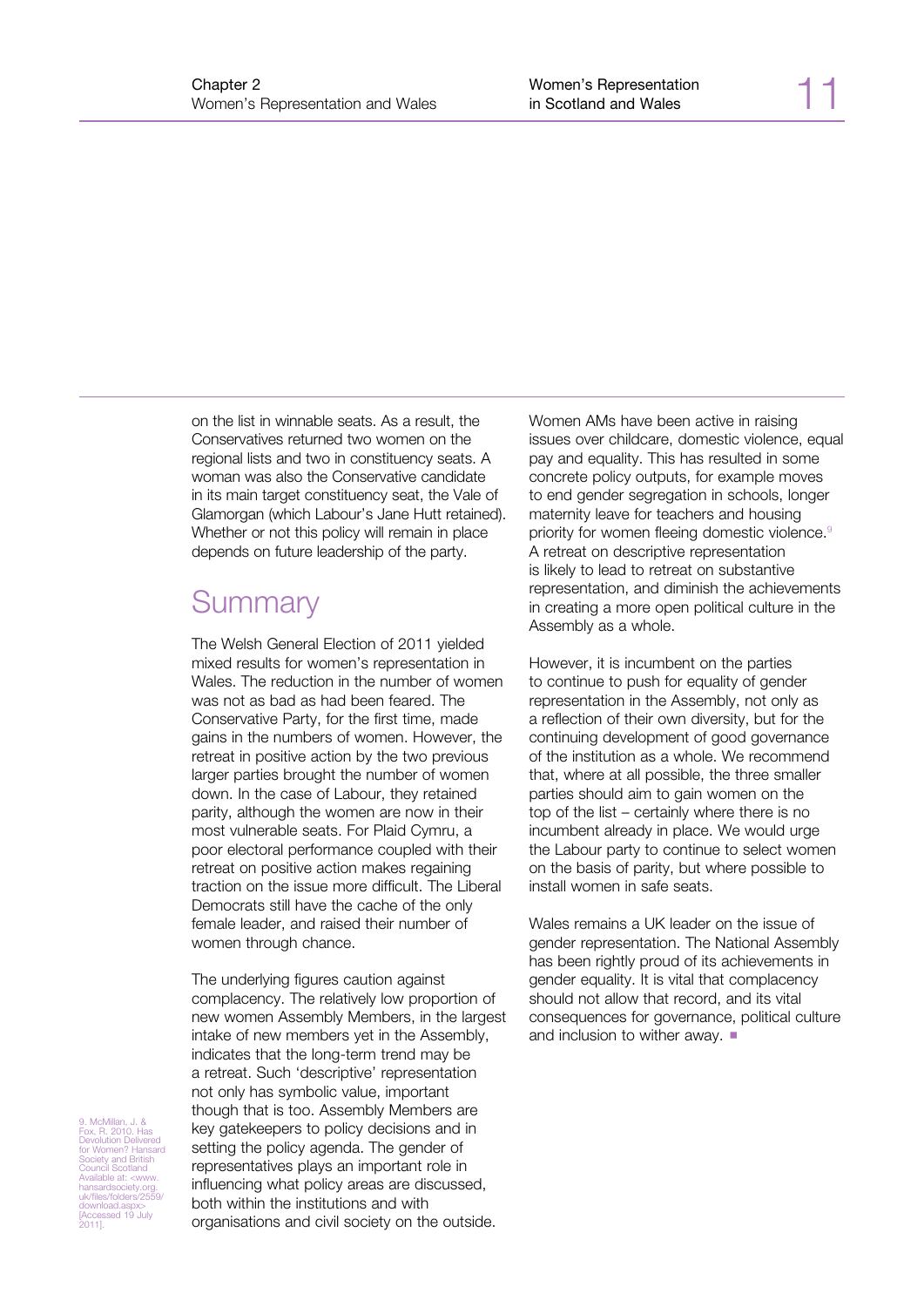12

## Women in the Scottish Parliament

When assessing the quality of government in any democratic political system, general consensus is that the closer elected representatives are to the constituents that they serve, the better. One of the premises of devolution was to decentralise power away from London and take it closer to the regions and nations of the United Kingdom, making policy more in tune with local communities, and restoring the balance between politics and people. A government that has lost sensitivity to those by whom it was elected, is one lacking trust. Much has been written about the way advanced industrial democracies like the British political system have become increasingly dominated by professional, career politicians who look the same and have similar policies regardless of the party they represent. In particular, under-representation by minorities and women is an ongoing puzzle – both in terms of explaining the reasons behind it, as well as providing workable solutions.

Ironically, women have played a consistently prominent role in Scottish politics. When the Scottish National Party spectacularly won the Hamilton by-election in 1967, their candidate was the charismatic young Glaswegian lawyer, Winnie Ewing. She would later go on to be given the affectionate nickname, *Madame Ecosse*, serving as a Member of the European Parliament for many years. Margaret (Peggy) Herbison was another hugely influential figure in Scotland – the Labour MP for North Lanarkshire, she served as Minister of Social Security in Harold Wilson's 1960s government. She abolished the means-tested national assistance scheme, and replaced it with the arguably fairer Supplementary Benefit, which operated until 1988. Currently, the Scottish Parliament's only Independent member is Margo MacDonald – so popular and wellrespected by all sections of voters that she has been able to comfortably win a seat on

the Lothian regional list outright with no party allegiance. In fact, in 2007, she won so many votes that she could have held two seats if that had been physically possible.

Sadly, however, the achievements of these Scottish political 'greats' are not reflected in the aggregate number of women who have been active in politics and government in Scotland. Like so many parts of other established Western European democracies, gender equality remains an aspiration rather than a reality. The prominent role played by Nicola Sturgeon MSP, as Deputy First Minister, cannot conceal the fact her party is dominated, both in terms of electoral representation and at the grass-roots membership level, by men.<sup>1</sup> Helen Liddell's brief tenure as Scottish Secretary between 2001 and 2003 could not compensate for the overwhelmingly male culture that was – and is – the Labour Party, steeped in the postindustrial politics of the various central belt communities that lie between Glasgow and Edinburgh. Annabel Goldie's popularity as a witty and likeable opponent to Alex Salmond at First Minister's Questions is no substitute for the Scottish Conservative Party's relatively poor record in gender balance.

This chapter will seek to analyse some of the factors involved in the continuing absence of gender equality in the Scottish Parliament. It will assess where we are now, especially after the 2011 Scottish Parliament elections, which were the fourth to be conducted since 1999. Certainly, we are in the fortunate position where we can start to detect trends and analyse whether the various aspects of the muchenvisaged 'new politics' of devolution have been matched by better gender equality and a greater number of women actively serving in the national legislature in Edinburgh. There are essentially three aspects to this. First, the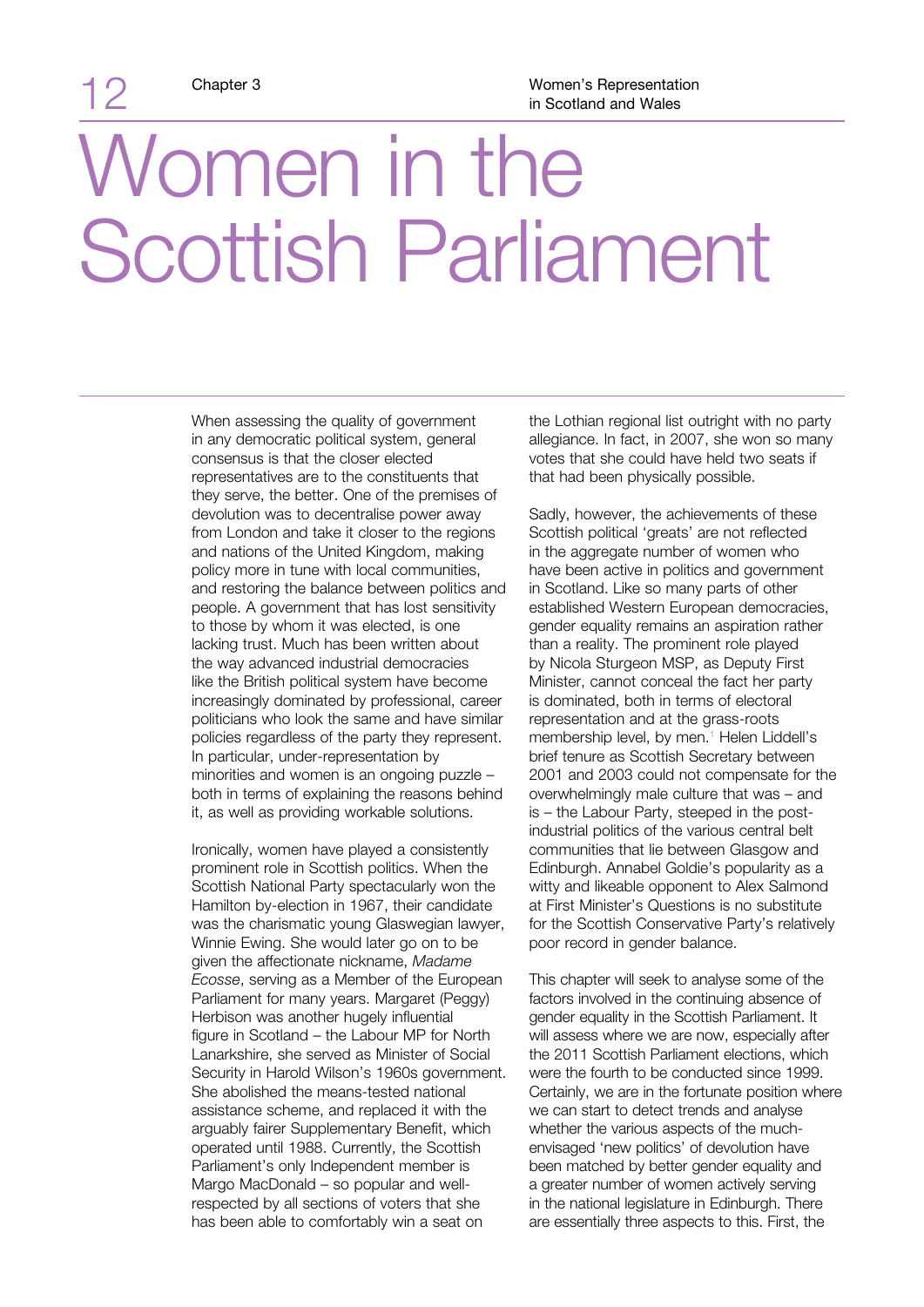hard statistical facts – how many women MSPs are there, and how does that total compare with previous figures? Second – and linked to this – what can we say about candidacy, and the stage that comes immediately before electoral success or failure? Third, what is the position of women holding office in the Scottish Government, either in the cabinet or as a junior minister, and how do they compare with previous Scottish Executives?

### Designing Devolution

Before we do that, however, it is also worthwhile reflecting on the original aims and objectives of Scottish devolution. The structures of the Scottish Parliament have been set up and designed to facilitate good government – an inclusive legislature and a responsible executive. In particular, it was founded on four key principles: power sharing, accountability, openness and equal opportunities – and it is that last principle that is perhaps of most relevance to this report. In addition to the setting up of an Equal Opportunities Committee in the Parliament, the Consultative Steering Group (the body responsible for laying out much of what eventually became the Scotland Act 1998) also recommended that:

• The sitting pattern of the Parliament should be 'family friendly';

• The arrangements for the operation of the Parliament should be equally attractive to men and women;

**• The Parliament should meet during normal** business hours on a regular, programmed basis.<sup>2</sup>

The CSG had its origins in the Scottish Constitutional Convention – the cross-party civic forum involving churches, trade unions and voluntary groups that campaigned for a new Parliament and also a 'new politics'. Indeed, only two of the four main Scottish parties were involved in the Convention, and the convener was a prominent clergyman. The message was simple – devolution is not a partisan project but the 'settled will of the Scottish people'. As a consequence, the devolved model at Holyrood has many merits, including the three provisions mentioned above, as well as a permanent Petitions Committee, an open-doors policy to visitors, and a proportional electoral system.

Indeed, at the heart of any analysis of this kind lies the electoral system. It is the electoral system that sets the rules of the game as far as determining who gets elected in the first place. Electoral systems do not create political cultures, nor can they act as a solution to any existing problems in political cultures, but they are the main instruments available to us that can be used to improve the quality of democracy and government. The Scottish Parliament uses the Mixed-Member Proportional (MMP) system of voting (sometimes referred to as Additional Member or AMS). Each voter has two ballots – one to elect their individual constituency MSP and another that helps determine how many representatives each party gets via the regional 'lists'. This second vote exists primarily to ensure that the overall outcome of the election reflects the proportionality of votes that each party receives, and simply has a list of the party names on it.

## Members of the Fourth Scottish Parliament (MSPs), 2011

As Figure 1 below illustrates, the number of

1. See R. Johns, J. Mitchell and L. Bennie (2011 –forthcoming), 'Gendered nationalism? The gender gap in support for the Scottish National Party' *Party Politics*.

2. Consultative Steering Group (1998) *Shaping Scotland's Parliament* (Edinburgh: HMSO).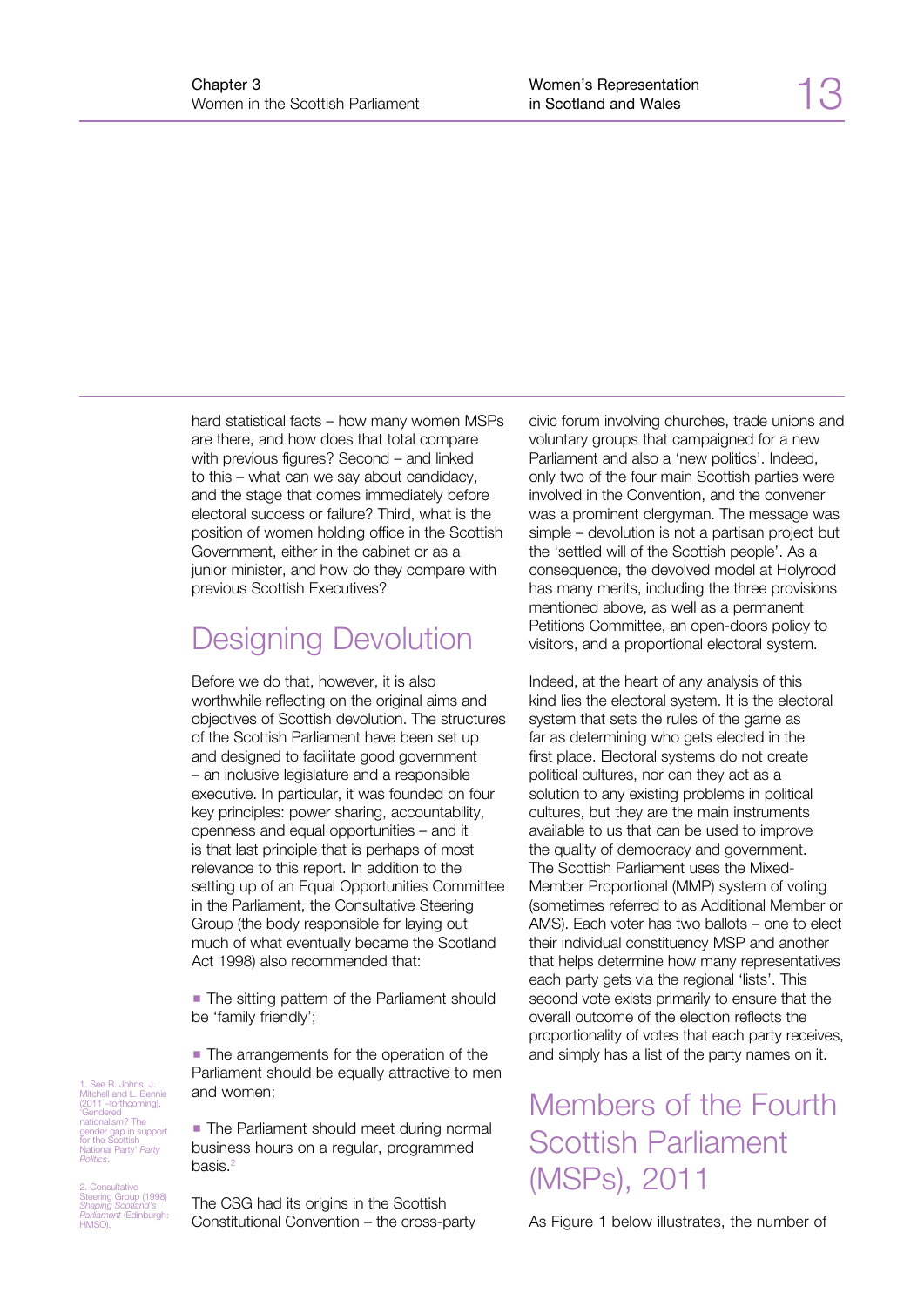female MSPs has fluctuated since the first elections to the Scottish Parliament in 1999, and has not exceeded 40 per cent of the total membership of 129 at any point. While the anticipated drop in representation after 2011, partly as a consequence of changing party strategies, did not entirely materialise, the overall percentage did not change much from 2007 – 45 MSPs are presently female, representing 35 per cent of the total number. The highest number of women came in the second parliamentary session, between 2003 and 2007, when 51 women were elected, constituting just under 40 per cent of the total. While not comparing like with like, this does nonetheless represent a steady improvement on the number of female Scottish MPs prior to devolution. In 1997, only 11 out of the 72 members elected were female, representing just over 15 per cent. It might also be noted in passing that the proportion of all female MPs at Westminster currently stands at only 22 per cent.

Although not represented in Figure 1, we should also note the three female Green MSPs, four female Scottish Socialists and two female Independents, all elected at various points from 2003 onwards. Unfortunately, the rise in electoral popularity of the SNP has brought about a concurrent decline in the number of women elected to Holyrood. As we can see from Figure 1, the percentage of female SNP MSPs has fallen away quite consistently since the first elections in 1999. The equivalent figure for Labour has held relatively steady, as a result of some equality guarantee measures, which will be discussed in the next section. The rise in female Conservative members is healthy but ultimately involves small overall aggregate numbers, while the Scottish Liberal Democrats remain an incongruous example of a party that is publicly committed to equalities but itself rather badly hindered by a distinct gender imbalance.

The MMP voting system mentioned earlier allows us to look in more detail at the way gender representation is broken down by the two votes – constituency and list. Due to their larger numbers, the two parties that are most significant and worth analysing in any detail are Labour and the SNP. As we can see from both Figure 2 and Table 1 below, female

Figure 2 – Female MSPs elected in



Figure 1 – Female MSPs by party,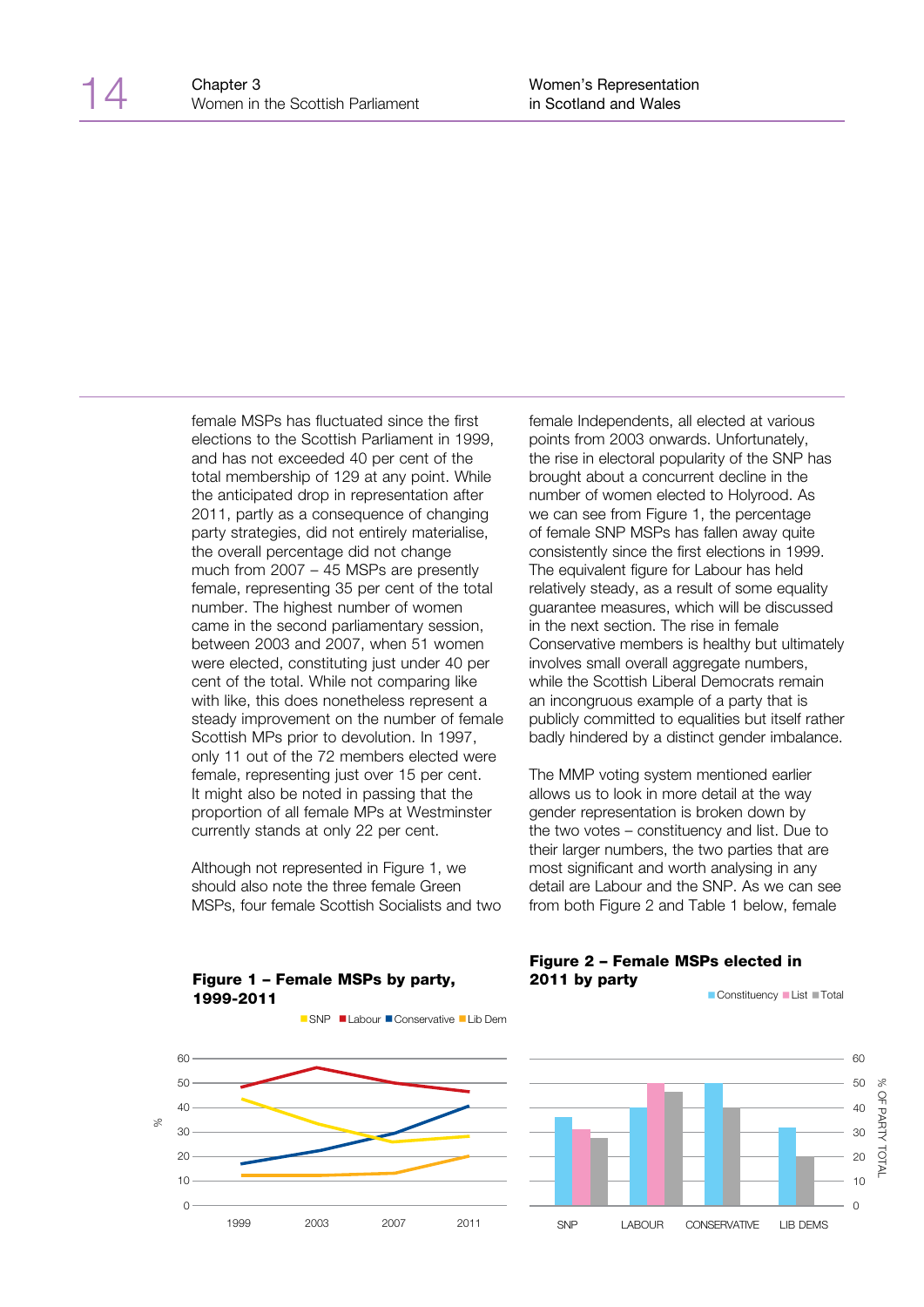#### Table 1 – Female MSPs elected in 2011 by party

| Party        | Constituency<br>(% of total) | List<br>(% of total) | Total<br>(% of total) |
|--------------|------------------------------|----------------------|-----------------------|
| <b>SNP</b>   | 14 (36)                      | 5(31)                | 19 (28)               |
| Labour       | 6(40)                        | 11 (50)              | 17(46)                |
| Conservative | 0(0)                         | 6(50)                | 6(40)                 |
| Lib Dem.     | 0(0)                         | 1(33)                | 1(20)                 |
| Others       | 0(0)                         | 2(100)               | 2(67)                 |

Main cell entries are absolute numbers; figures in brackets represent percentage of all MSPs in that category.

Labour candidates appear to have done better via the list than in seats in 2011, while the reverse is true for the SNP.

However, in previous years, more women have been elected in general via constituencies than the lists – see Table 2 below. Indeed, more generally, one might have expected the parties that rely more heavily on list seats to have greater numbers of women, as it is far easier for parties to centrally nominate women to high list positions than it is for local party associations to choose a single candidate to represent their area. Yet as we already know, it is Labour that has always had the highest proportion of female MSPs, despite most of their seats coming as a consequence of winning constituencies. This apparent

conundrum brings us on to the important issue of party strategies.

### Party Strategies – Female Candidates in 2011

Having established that the number of female MSPs is far from ideal, it is worth looking in more detail at how candidates go about becoming elected representatives at Holyrood in the first place. Clearly, the problem potentially lies more deeply than simply women proving to be unpopular candidates for the electorate. Are sufficient numbers of

#### Table 2 – Female MSPs by method of election, 1999-2011

|              | 1999      | 2003       | 2007       | 2011       |
|--------------|-----------|------------|------------|------------|
| Constituency | 30 (41)   | 32 (44)    | 25(34)     |            |
| List         | 18 (32)   | 19 (34)    | 18 (32)    | 25 (45)    |
| Total        | (37<br>47 | (40)<br>51 | (33)<br>43 | (35)<br>45 |

Main cell entries are absolute numbers; figures in brackets represent percentage of all MSPs in that category.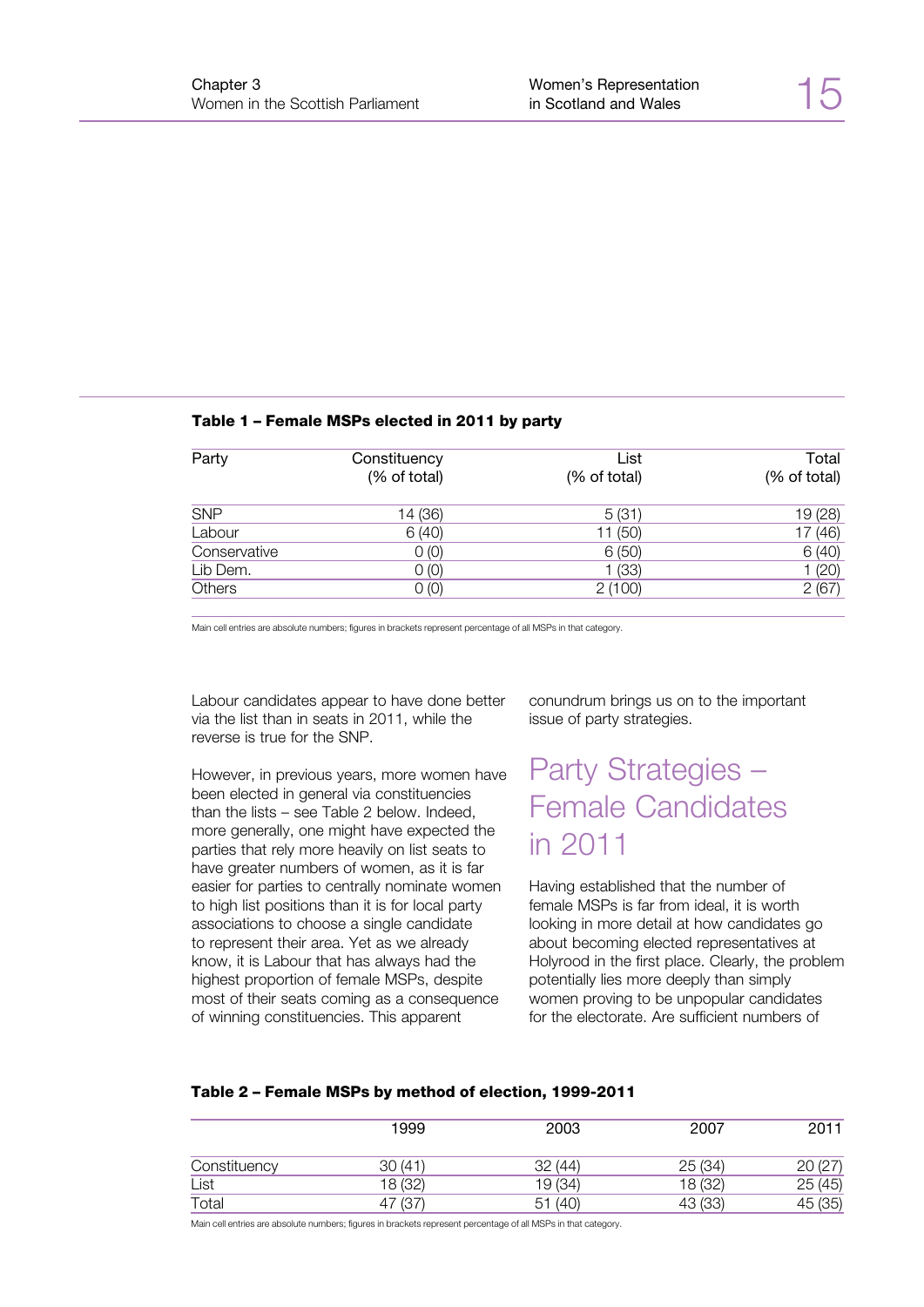women coming through the party ranks to offer themselves for office to start with, and if not, why not? Is there a problem within the culture of the Scottish parties collectively?

The data presented in Figure 3 below are not surprising, given what we already know about the aggregate numbers of MSPs discussed previously – Labour is nominating significantly more women to Parliament via the regional lists than the SNP. The figures for the Scottish Conservatives and Liberal Democrats are mildly surprising, almost the reverse of what we might have expected. However, given the small number of politicians actually involved here, an element of randomness is clearly also present. For example, as it happened, six of the 10 female Conservative list candidates in 2011 were placed as high as either first or second – and were all successfully elected.

In 2011, the total number of female candidates was 171 out of a total of 579, constituting only 30 per cent of the total. This was down six per

#### Figure 3 – Female party candidates, 2011 Scottish Parliament elections

■ Constituency ■ List ■ Top 3 on list



http://www.engender.org.uk/UserFiles/File/news/Election%20Report%20 (Scottish%20Parliament%202011).pdf

cent from the 2007 total of 36 per cent. Getting to the bottom of why so few women feel inclined to offer themselves for election requires more space than is available here, but it clearly goes much deeper than either the electoral system, or the wider context of devolution. However, given that so many of the policy areas within the remit of the Scottish Parliament and Government are social affairs – for example, education, health and equal opportunities – it cannot simply be a case of disinterest in the work of the devolved institutions.

Party strategies are key – none of the Scottish parties apply the harder versions of positive discrimination that have proven to be effective in the past in other contexts like Westminster. Indeed, only Scottish Labour apply softer strategies for both the constituency and regional lists – for the former, the party requires gender-balanced short-lists, and for the latter, zipped lists that alternate the name of candidates in order i.e. man-woman-man-woman. Indeed, it was Labour's one-off strategy in 1999 of twinning constituencies that explains the conundrum that until 2011, more women were actually elected via constituencies than through the party list. Calculating accurately which constituencies they were most likely to win, Labour then placed equal numbers of male and female women candidate in those constituencies – and to great success. Further, had Labour not zipped their regional lists, the number of female MSPs elected in 2011 might have been much lower.

The Liberal Democrats require one woman to be short-listed for constituency contests but have no provisions for their list candidates. The Greens operate zipped lists, and have no constituency candidates standing, in any case. The Conservatives and SNP have no equality provisions at all. It should also finally be noted that there exists a liberal interpretation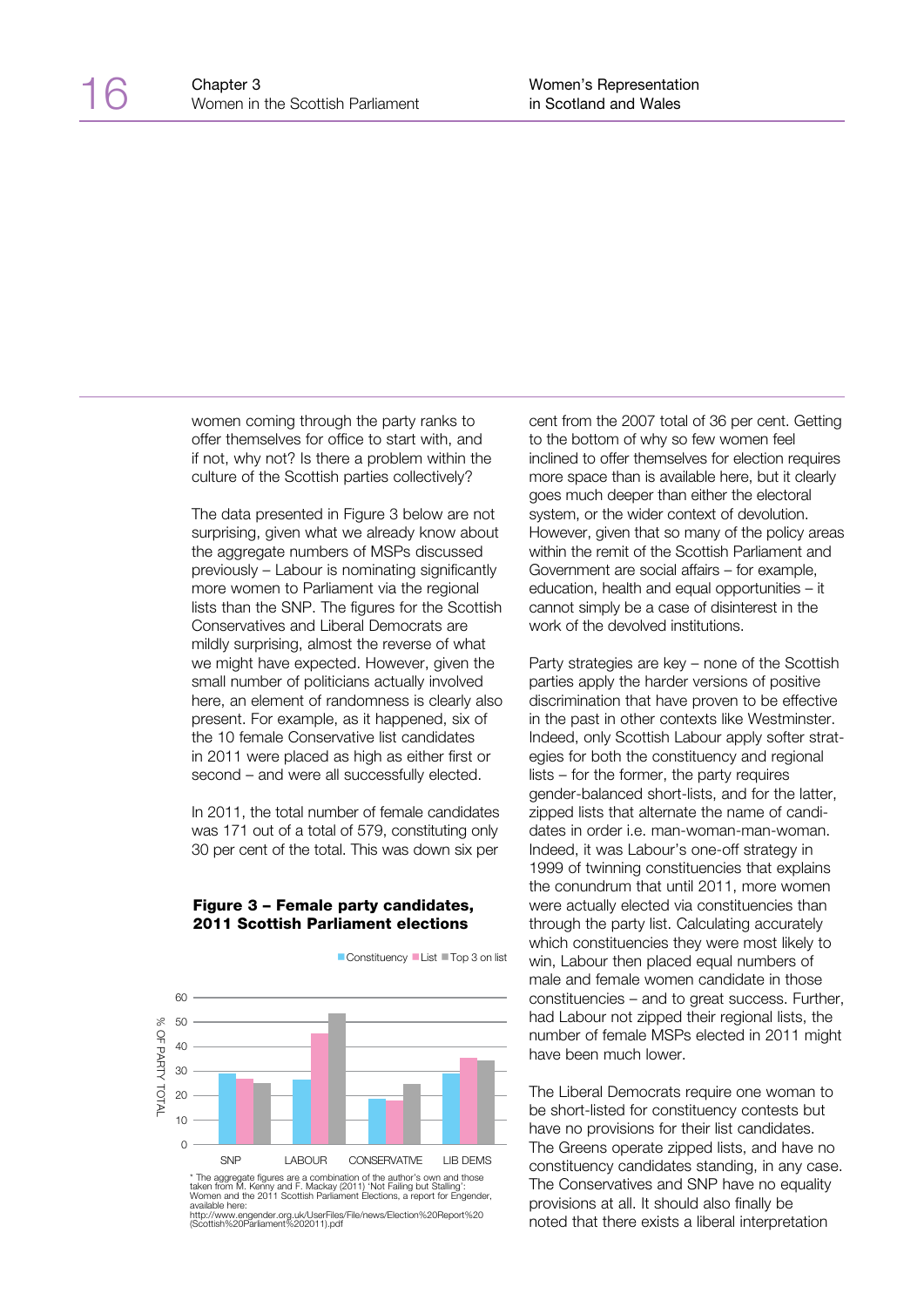of how the rules are applied by many local associations in all the parties.

In terms of the SNP – now Scotland's largest party – there is no systematic evidence of women being deselected or discriminated against, or incumbency failing to make a difference for female MSPs. For example, while the number of female nationalist MSPs fell from 15 in 1999 to just nine in 2003, four actually chose to retire and / or leave the party for other reasons, and this was a very poor result for the party as a whole, in any case. It should also be noted that in constituencies, the party's figures are broadly in keeping with those of Labour. That having been said, for Labour in 2011, as many as 13 incumbent women MSPs either stood down or lost their seats compared with only eight men.

Nevertheless, as Table 3 below illustrates, parties have nothing to fear from nominating women in constituencies. Here, we subtract the percentage share of the list vote from the constituency equivalent in order to try to detect any differences in levels of support for parties as a result of the gender of the candidate. Only the Liberal Democrats appear to have some reason to favour male candidates but this can be easily explained by the fact that seats with female candidates were often not held by the party.

#### Table 3 – Comparative performance of male and female constituency candidates

Mean % share of constituency vote – % share of list vote where:

| Male | Female                |
|------|-----------------------|
|      | candidates candidates |
| 12   | 1.3                   |
| 4.8  | 67                    |
| 1.4  | 1.3                   |
| 32   | 19                    |
|      |                       |

## Elected to Govern? Female Ministers in 2011

Last, we must also look at women in government. Once elected, are female representatives being given the same type of opportunities to serve in executive positions and manage departments as their male counterparts? Or are many of them simply left to spend their time as MSPs working as backbench lobby or committee fodder?

As we can see from Figure 4, there is a mixed picture with women in promoted positions as well – the SNP minority administration from 2007-2011 had a high of 41 per cent of junior ministers, but there has also been a decline in full cabinet ministers under their watch. The two individuals holding those positions in each administration are the same – Nicola

#### Figure 4 – Female Scottish government ministers, 1999-2011 (%)

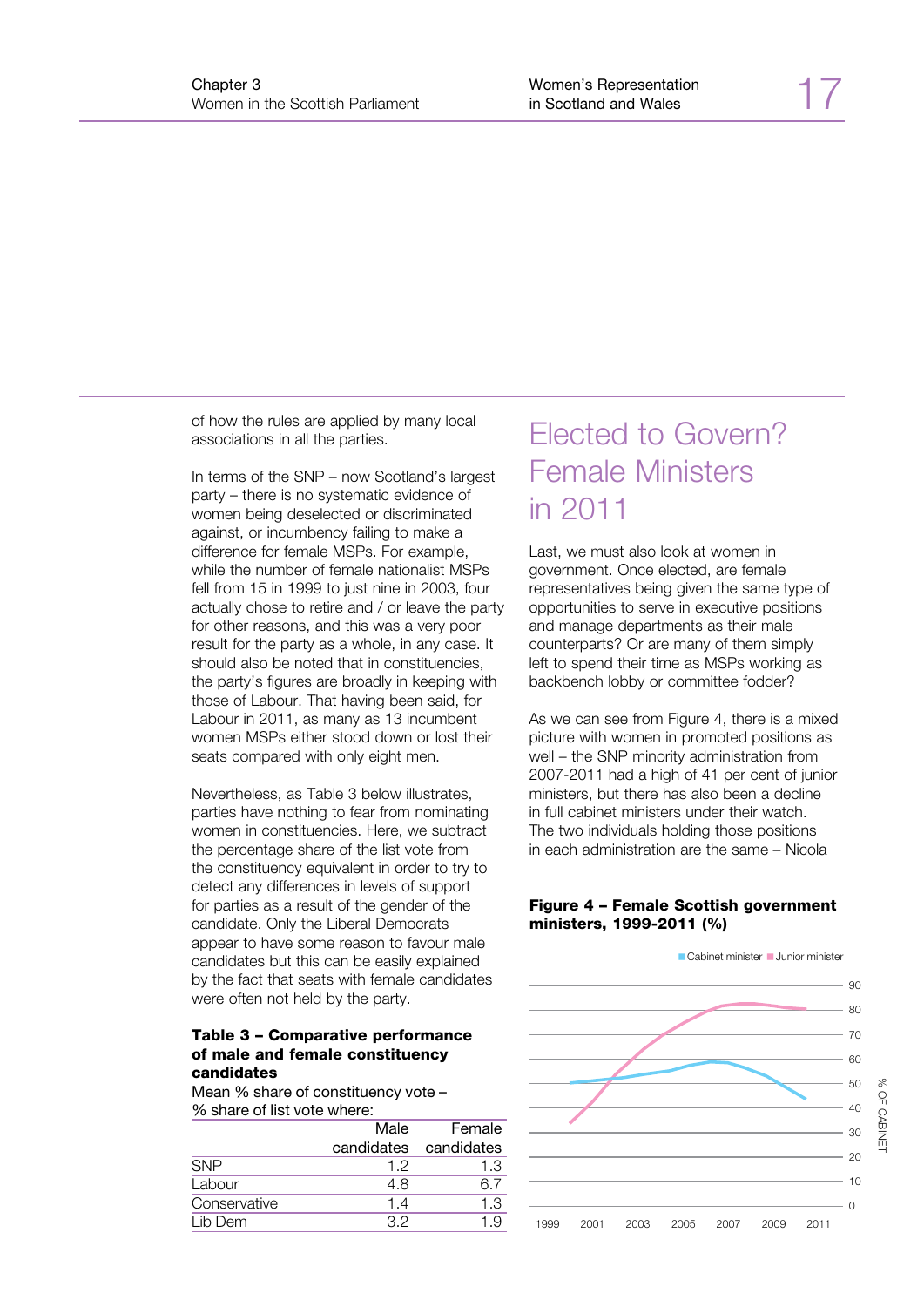Sturgeon and Fiona Hyslop. Indeed, Hyslop was sacked as Education Secretary in 2009, half way through the parliamentary cycle, after becoming unpopular with Scottish teaching unions and other representatives. Prior to this, the Labour-Liberal Democrat coalition included some high-profile female ministers – Wendy Alexander as Minister for Enterprise, Susan Deacon as Minister for Health and Sarah Boyack as Minister for Transport. Interestingly, two of these 'star' names – Alexander and Deacon – have both now chosen to leave the Parliament, citing a desire to spend more time with their families.

Importantly, the new Presiding Officer for the Parliament is Tricia Marwick, the SNP MSP for Mid Fife and Glenrothes. However, while her role as the face of the assembly for the next four years is central, it is also fundamentally ceremonial and involves little real power. Assessing the number of female parliamentary committee conveners over the four sessions produces a similar conclusion to the one regarding wider representation – the committees provide an important scrutinising function at Holyrood, and a healthy number of conveners since 1999 have been women, but at present, only four out of 14 serving are female.

## Analysis and Conclusions

This chapter has highlighted the problem that Scottish politics continues to have in relation to gender balance and equalities. The dawn of devolution offered a new type of politics, distinct from the adversarial and machismodriven Westminster model, which, at times, appears more, suited to the Victorian era than the twenty first century. It was hoped by many that the spectacle of MPs in London shouting abuse at one another like overgrown schoolboys during debates would be avoided, replaced by a more consensual and inclusive approach to policy. A hemispherical debating chamber would lead to a better-spirited style of discussion, while normalised daily and weekly working hours would enable more women to combine their role as an MSP with that of a mother or other type of family member, for example.

Sadly, some ten years on, many aspects of this aspiration remain just that – the Scottish Parliament is dominated by a large number of  $mid$ de-aged, male, former councillors $3 -$  many of whom represent very accurately the type of career machine politicians mentioned at the start. First Minister's Questions is, if anything, even worse than its Westminster equivalent, in terms of the tone

of proceedings. The worthy and measured work conducted by the various parliamentary committees, away from the glare of the cameras, must be rightly acknowledged as important instruments of policy scrutiny, and, as was mentioned at the end of the previous section, many prominent committees' chairs have been female – for example, Christine Grahame, the SNP MSP for Midlothian South, Tweeddale and Lauderdale, is presently gaining widespread respect as convener of the Justice Committee. Nevertheless, the accusation of 'politics as usual' continues to hover around the foot of Edinburgh's Royal Mile.

Social policy achievements, like the Domestic Abuse Scotland Act 2011, along with the development of prominent advisory groups, such as the Scottish Women's' Convention, are important and deserve to be acknowledged but women's issues still require a louder voice in the Scottish Parliament, or

3. In 2011, 59 MSPs (just under half) were either councillors or full-time party employees prior to their election.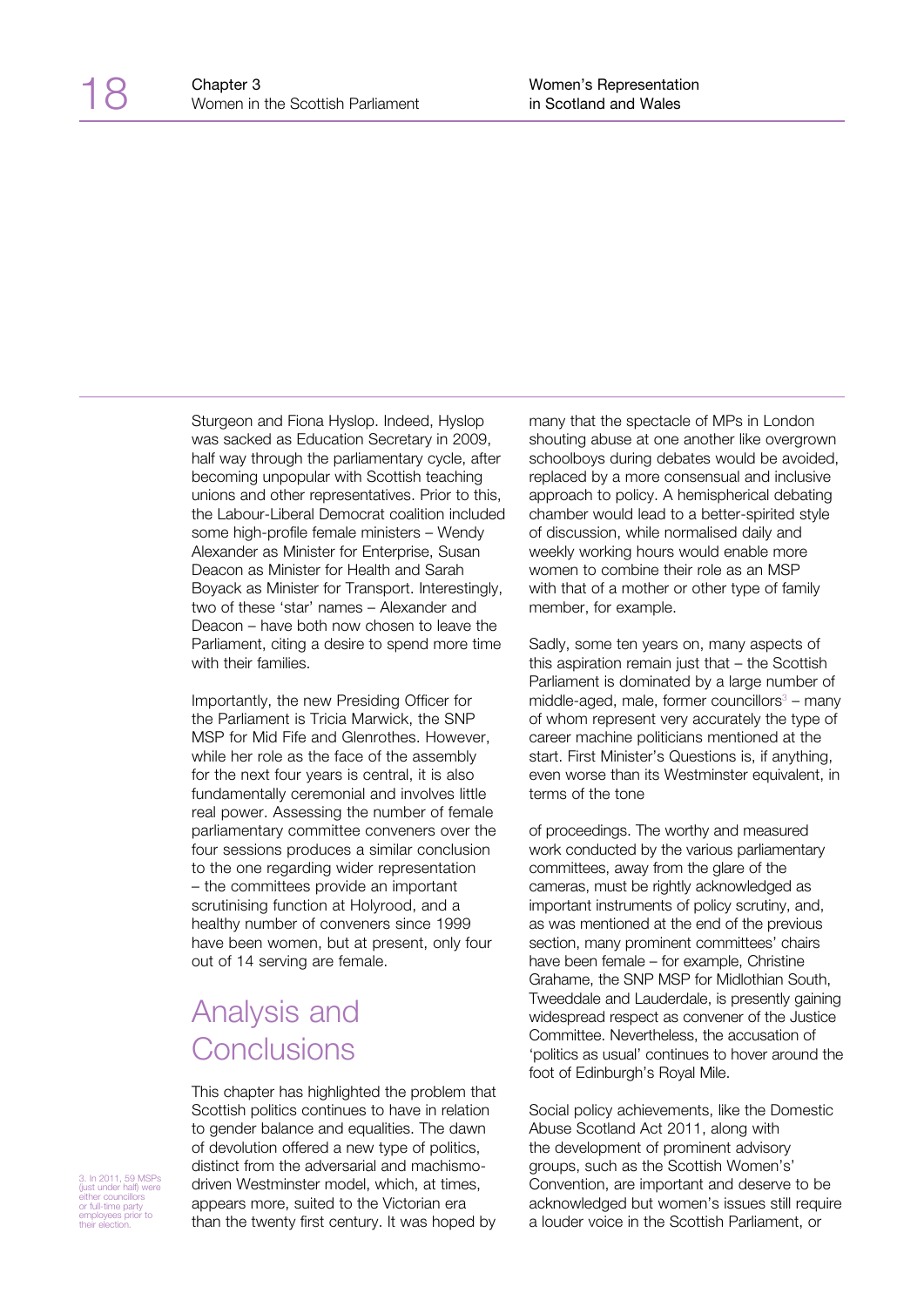risk being ignored. The root of the problem appears to be with the parties – and this is two-fold. First, it is hard to believe that women interested in politics across Scotland are not put off by some of the less savoury practices of local party associations – the need for selection panels to be more open and more accountable probably remains. Second, and related to this, parties other than Labour need to consider implementing harder measures in order to make a real and lasting difference. The SNP must demonstrate that their brand of nationalism does not simply appeal to male Scottish voters, while Labour should also reconsider introducing constituency twinning – otherwise the overall proportion of female MSPs is likely to continue to fall in the future.

## Conclusion

Since their establishment in 1999, the devolved institutions in Scotland and Wales have been trailblazers for women's representation. The proportion of women representatives in both institutions has never fallen below 30 per cent. Not only did the Welsh Assembly become the first legislative chamber in the world to achieve gender parity in 2003, it also became the first majority female legislature in 2006, thanks to Trish Law's by-election victory in Blaenau Gwent. Compare this to Westminster where the proportion of women elected to parliament only passed the 20 per cent mark in 2010.

Despite the impressive numbers, the 2007 elections saw a decline in women's representation for the first time. This coincided with the relative decline in popularity of the Labour party – historically the dominant party in both countries – and the abandonment of equality guarantees like all-women shortlists and 'twinning'. There were fears that the

devolved institutions were heading into full retreat, and the predictions for 2011 were that the number of women representatives would fall dramatically.

The results were not as terrible as forecast, but the number of women elected to the Welsh Assembly fell from 47.5 per cent to 40 per cent . An even greater fall was only averted by a resurgent Labour party. In Scotland, the number of women MSPs increased minimally from 33 per cent to 35 per cent, which represents only an additional two women MSPs from the previous election.

Women's representation has tended to rise and fall in line with the fortunes of the Labour Party. It was Labour that pioneered the policy of twinning two similar and winnable constituencies together and then selecting a man and a woman candidate for each. The mechanism was used for both the Scottish and Welsh elections in 1999. Labour also used all-women shortlists in the 2003 Welsh Assembly elections, which helped bring about the world record-breaking result. However, having achieved gender parity Labour now appears to feel confident enough to dilute its equality guarantees. With the exception of Plaid Cymru and the Greens, no other party in Scotland or Wales uses equality guarantees such as twinning or zipping party lists.

The exclusion of women from public life is about equality and democratic legitimacy. It also has practical implications for policymaking. Female MSPs and AMs have been actively involved in promoting gender-related issues in debates and the policy-making process. This has produced some concrete policy initiatives in the field of childcare and domestic violence(for example the Protection from Abuse Act (Scotland) 2001) and has been instrumental in creating more family friendly